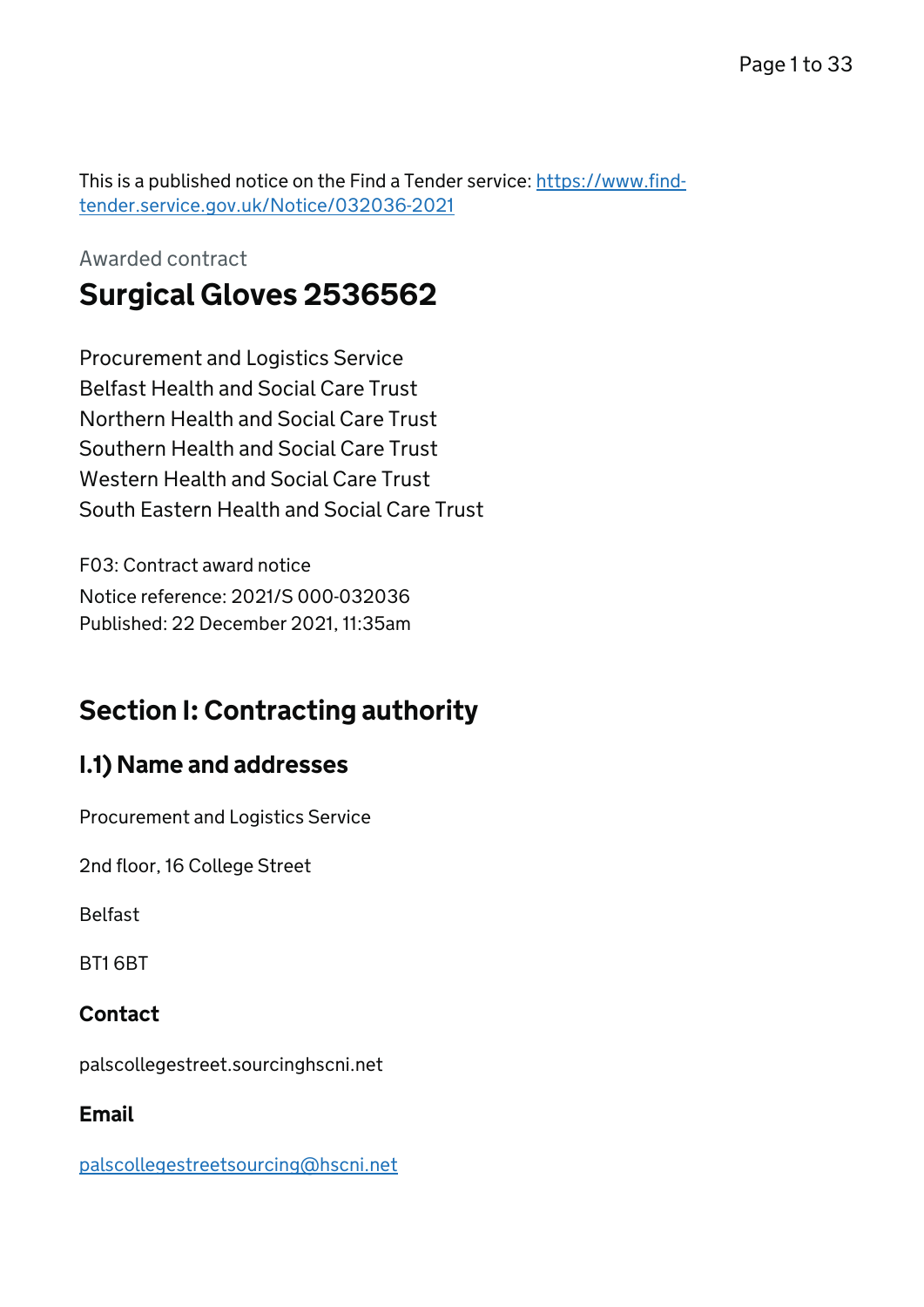### **Country**

United Kingdom

### NUTS code

UK - United Kingdom

### Internet address(es)

Main address

<https://etendersni.gov.uk/epps>

Buyer's address

<https://etendersni.gov.uk/epps>

## I.1) Name and addresses

Belfast Health and Social Care Trust

A Floor, Belfast City Hospital, Lisburn Road

Belfast

BT9 7AB

### **Email**

[palscollegestreet.sourcing@hscni.net](mailto:palscollegestreet.sourcing@hscni.net)

### **Country**

United Kingdom

### NUTS code

UK - United Kingdom

### Internet address(es)

Main address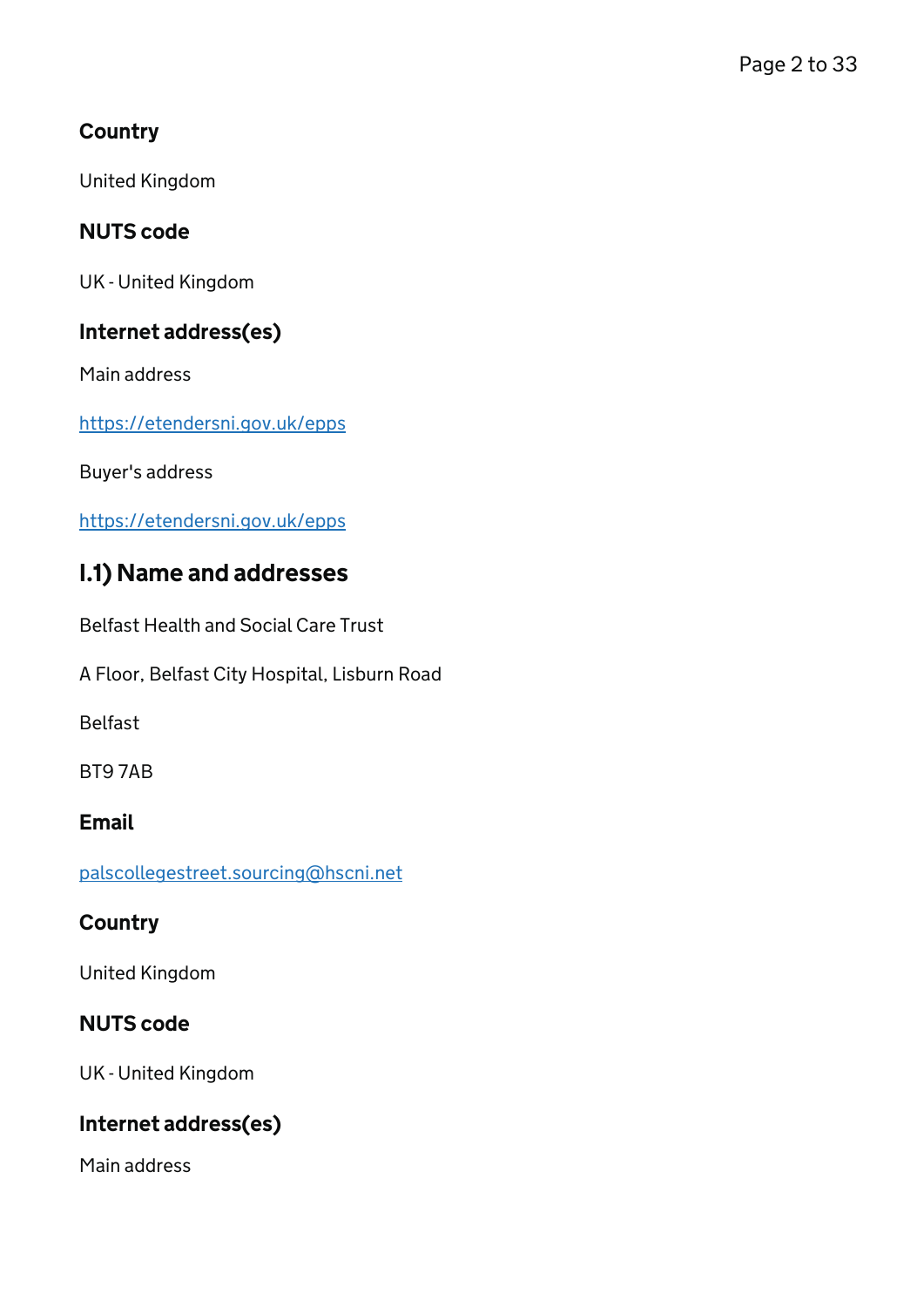<https://etendersni.gov.uk/epps>

Buyer's address

<https://etendersni.gov.uk/epps>

## I.1) Name and addresses

Northern Health and Social Care Trust

Bretten Hall, Bush Road

Antrim

BT41 2RL

#### Email

[palscollegestreet.sourcing@hscni.net](mailto:palscollegestreet.sourcing@hscni.net)

#### **Country**

United Kingdom

### NUTS code

UK - United Kingdom

### Internet address(es)

Main address

<https://etendersni.gov.uk/epps>

Buyer's address

<https://etendersni.gov.uk/epps>

### I.1) Name and addresses

Southern Health and Social Care Trust

Craigavon Area Hospital, 68 Lurgan Road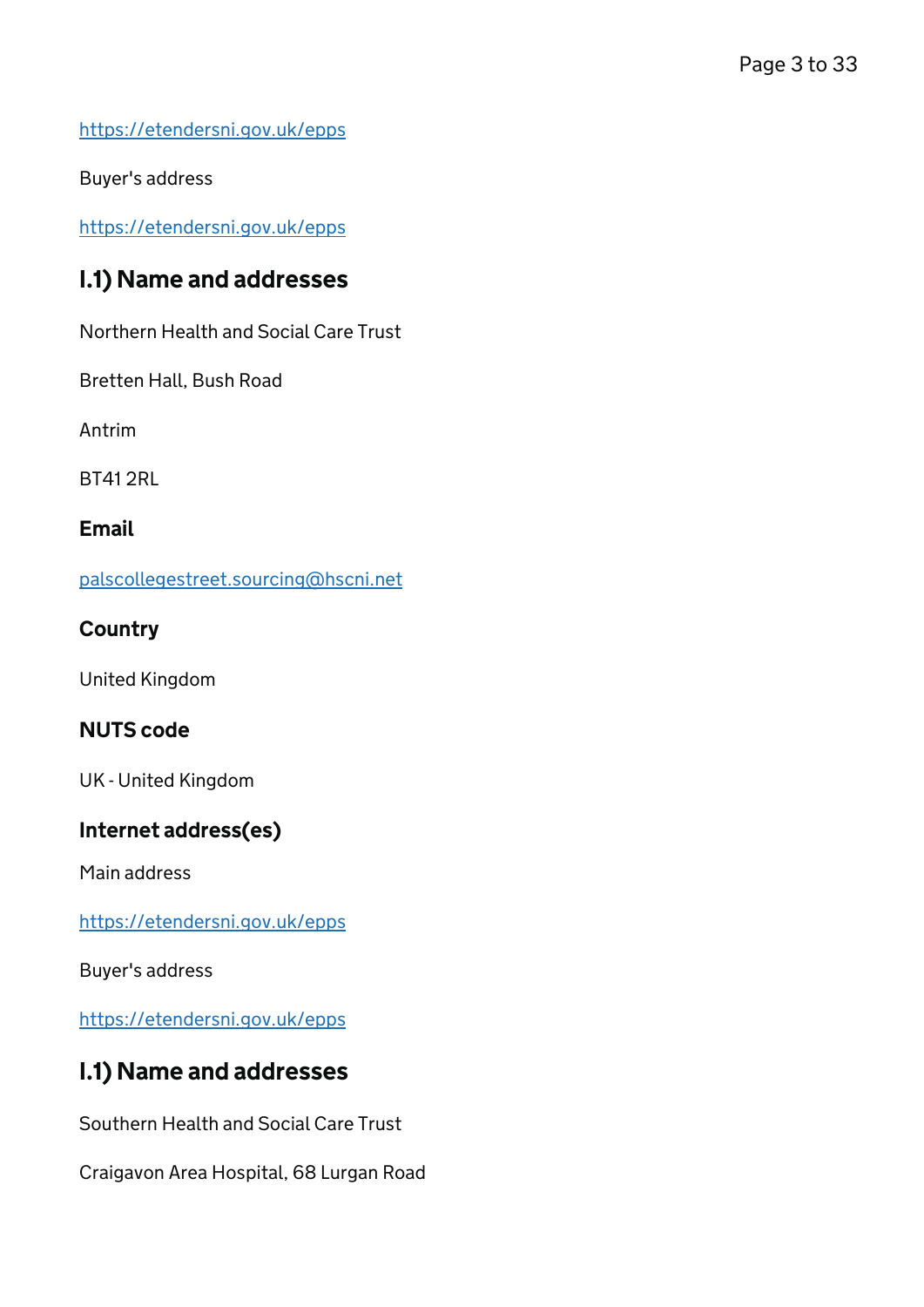Portadown

BT63 5QQ

### Email

[palscollegestreet.sourcing@hscni.net](mailto:palscollegestreet.sourcing@hscni.net)

### **Country**

United Kingdom

### NUTS code

UK - United Kingdom

### Internet address(es)

Main address

<https://etendersni.gov.uk/epps>

Buyer's address

<https://etendersni.gov.uk/epps>

### I.1) Name and addresses

Western Health and Social Care Trust

Altnagelvin Area Hospital, Glenshane Road

Londonderry

BT47 6SB

### Email

[palscollegestreet.sourcing@hscni.net](mailto:palscollegestreet.sourcing@hscni.net)

### **Country**

United Kingdom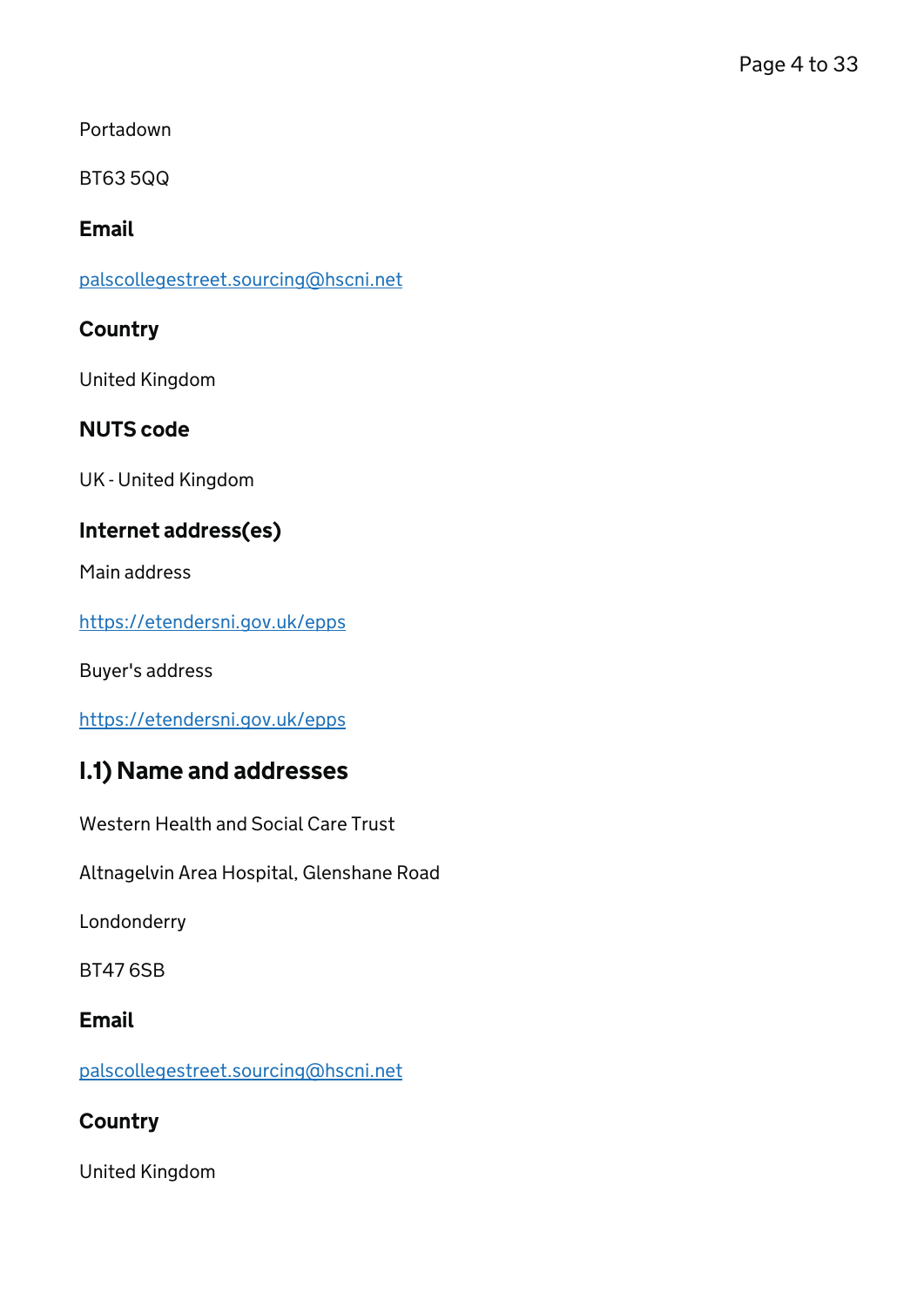### NUTS code

UK - United Kingdom

### Internet address(es)

Main address

<https://etendersni.gov.uk/epps>

Buyer's address

<https://etendersni.gov.uk/epps>

### I.1) Name and addresses

South Eastern Health and Social Care Trust

Ulster Hospital, Upper Newtownards Rd

Belfast

BT16 1RH

**Email** 

[palscollegestreet.sourcing@hscni.net](mailto:palscollegestreet.sourcing@hscni.net)

### **Country**

United Kingdom

### NUTS code

UK - United Kingdom

### Internet address(es)

Main address

<https://etendersni.gov.uk/epps>

Buyer's address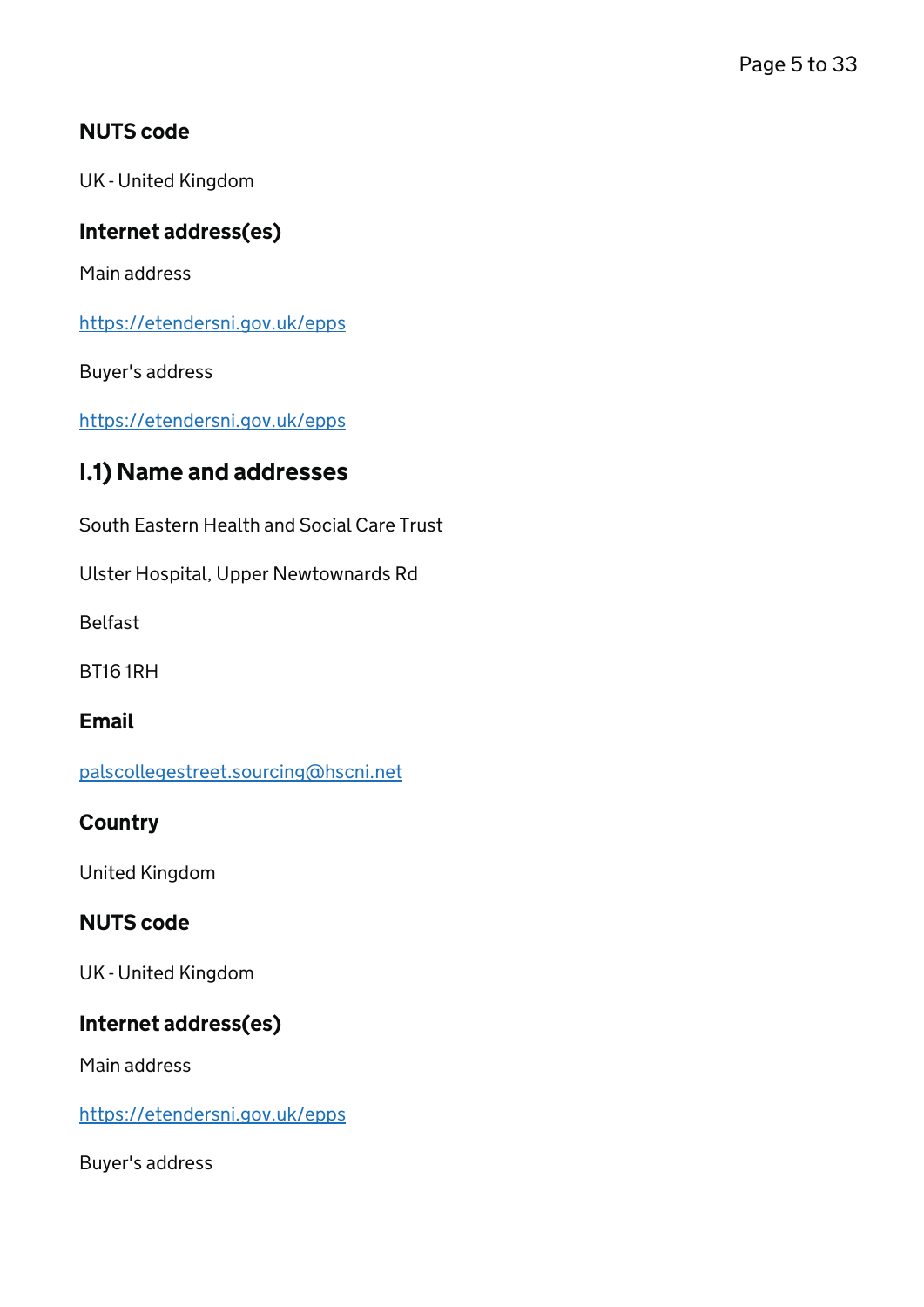#### <https://etendersni.gov.uk/epps>

## I.2) Information about joint procurement

The contract involves joint procurement

## I.4) Type of the contracting authority

Body governed by public law

## I.5) Main activity

Health

# Section II: Object

## II.1) Scope of the procurement

### II.1.1) Title

Surgical Gloves 2536562

### II.1.2) Main CPV code

33141420 - Surgical gloves

### II.1.3) Type of contract

**Supplies** 

### II.1.4) Short description

Surgical Gloves

### II.1.6) Information about lots

This contract is divided into lots: Yes

### II.1.7) Total value of the procurement (excluding VAT)

Value excluding VAT: £5,250,000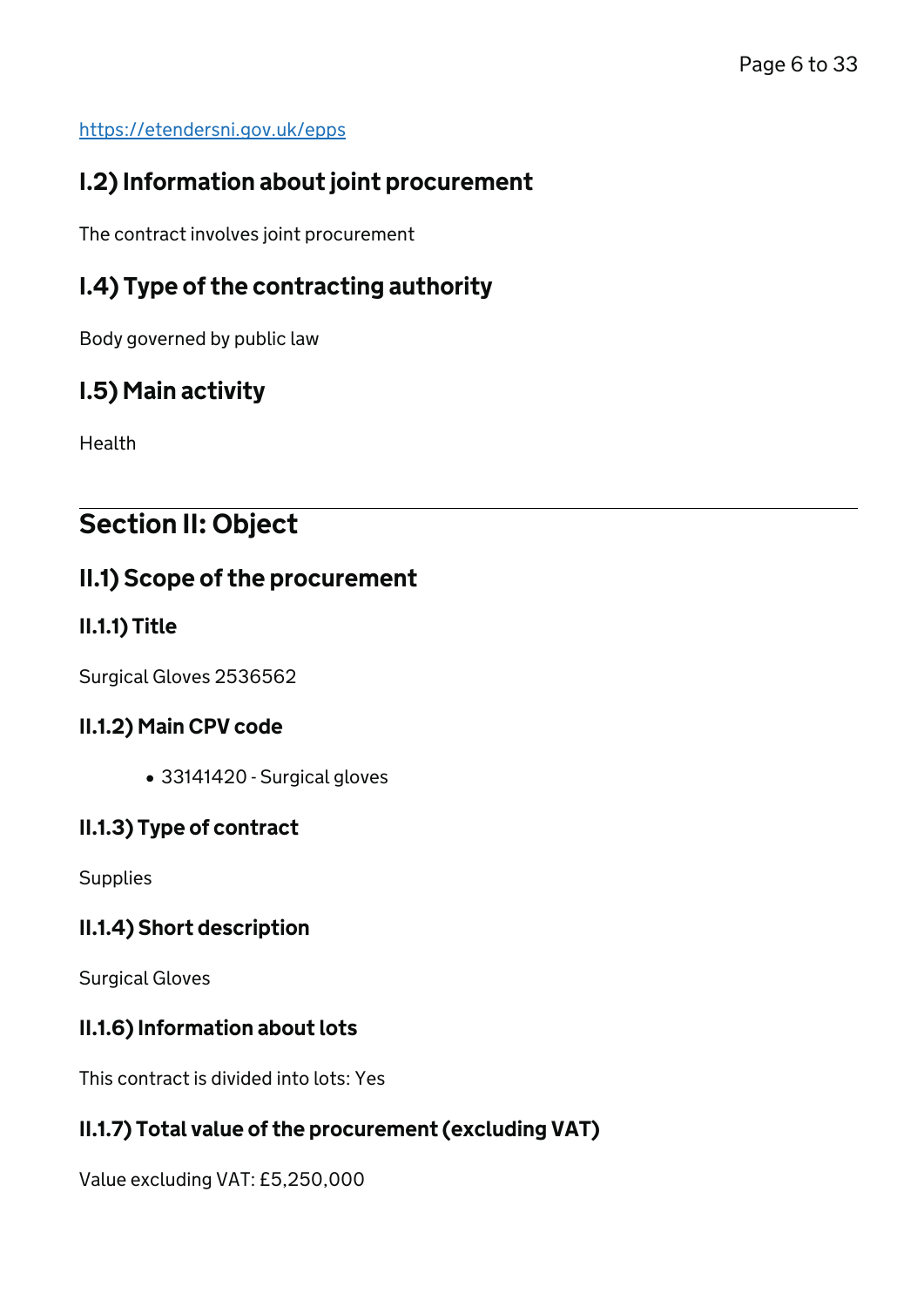## II.2) Description

## II.2.1) Title

Lot 1 Latex gloves for general use including associated latex undergloves

Lot No

1

## II.2.2) Additional CPV code(s)

33000000 - Medical equipments, pharmaceuticals and personal care products

### II.2.3) Place of performance

NUTS codes

UKN - Northern Ireland

### II.2.4) Description of the procurement

Surgical Gloves

### II.2.5) Award criteria

Price

### II.2.11) Information about options

Options: No

### II.2.13) Information about European Union Funds

The procurement is related to a project and/or programme financed by European Union funds: No

### II.2.14) Additional information

Framework for the supply of Surgical Latex gloves for general use including associated latex under gloves to the HSCNI.

## II.2) Description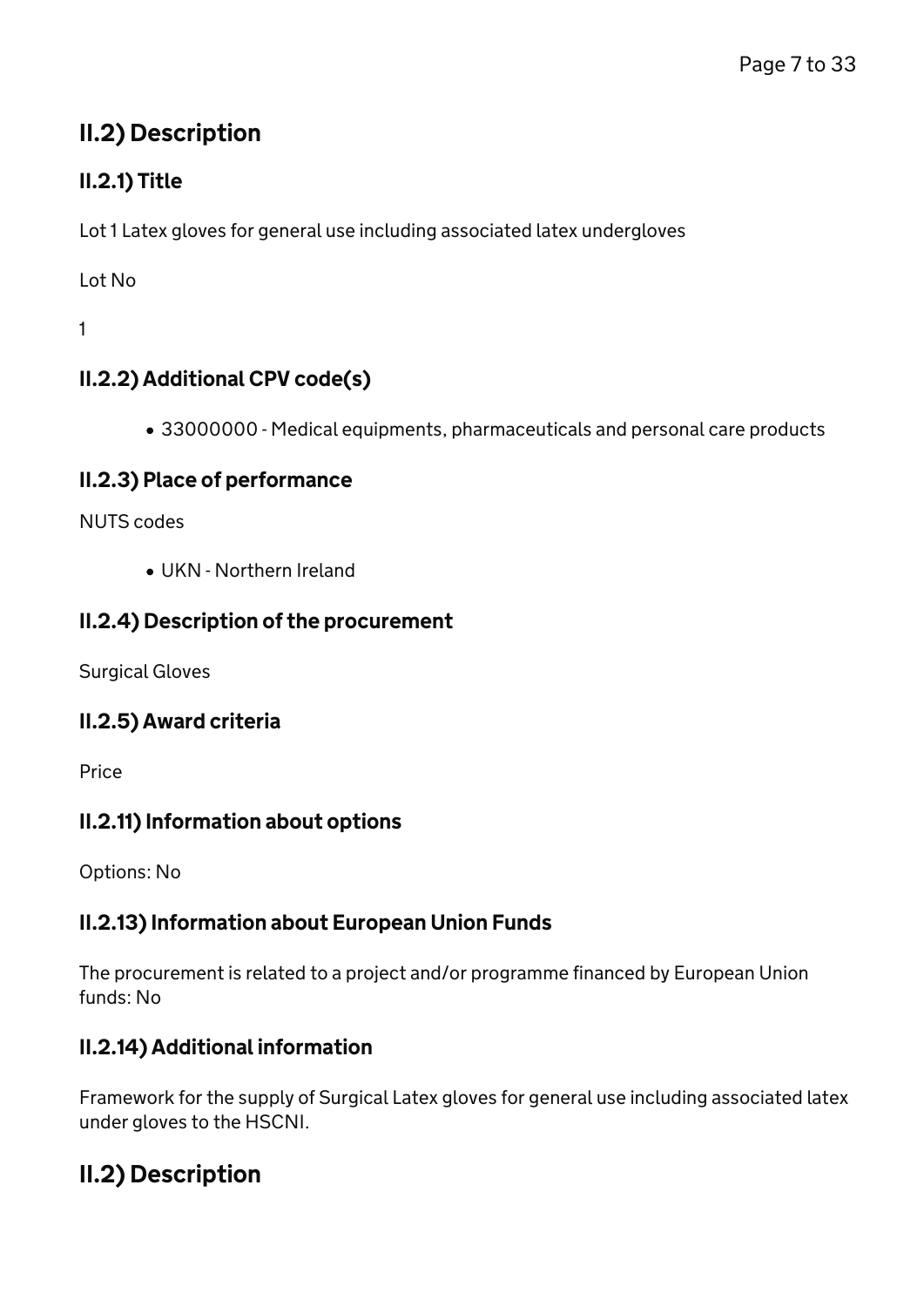### II.2.1) Title

Lot 2 Latex-free gloves for general use including associated latex-free undergloves

Lot No

2

### II.2.2) Additional CPV code(s)

33000000 - Medical equipments, pharmaceuticals and personal care products

### II.2.3) Place of performance

NUTS codes

UKN - Northern Ireland

### II.2.4) Description of the procurement

Surgical Gloves

### II.2.5) Award criteria

Price

### II.2.11) Information about options

Options: No

### II.2.13) Information about European Union Funds

The procurement is related to a project and/or programme financed by European Union funds: No

### II.2.14) Additional information

Framework for the supply of Surgical Latex-free gloves for general use including associated latex-free under gloves to HSCNI.

## II.2) Description

### II.2.1) Title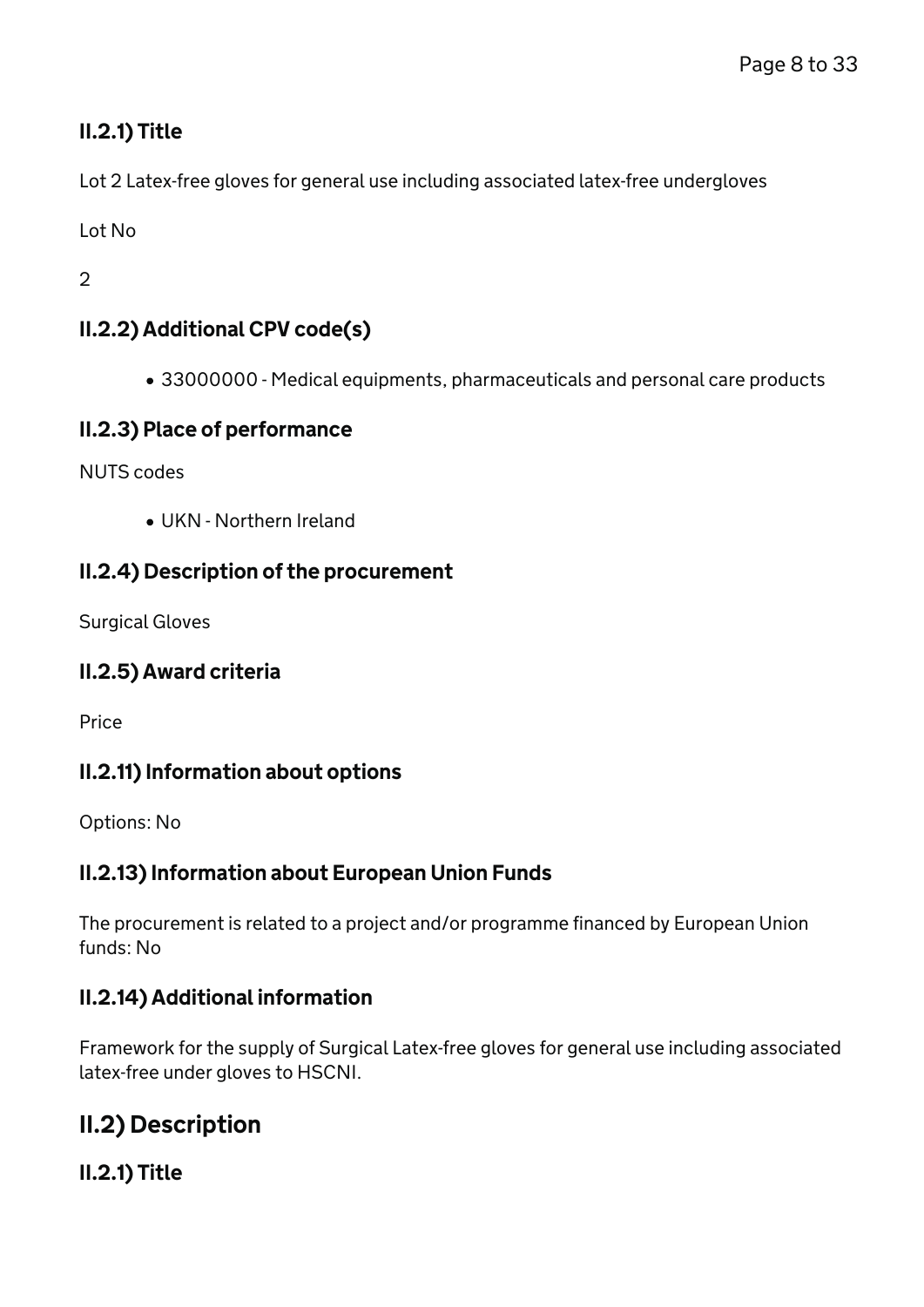Lot 3 Latex gloves for specialist use

Lot No

3

### II.2.2) Additional CPV code(s)

33000000 - Medical equipments, pharmaceuticals and personal care products

### II.2.3) Place of performance

NUTS codes

UKN - Northern Ireland

### II.2.4) Description of the procurement

Surgical Gloves

### II.2.5) Award criteria

Price

### II.2.11) Information about options

Options: No

### II.2.13) Information about European Union Funds

The procurement is related to a project and/or programme financed by European Union funds: No

### II.2.14) Additional information

Framework for the supply of surgical latex gloves for specialised use to HSCNI.

## II.2) Description

### II.2.1) Title

Lot 4 Latex-free gloves for specialist use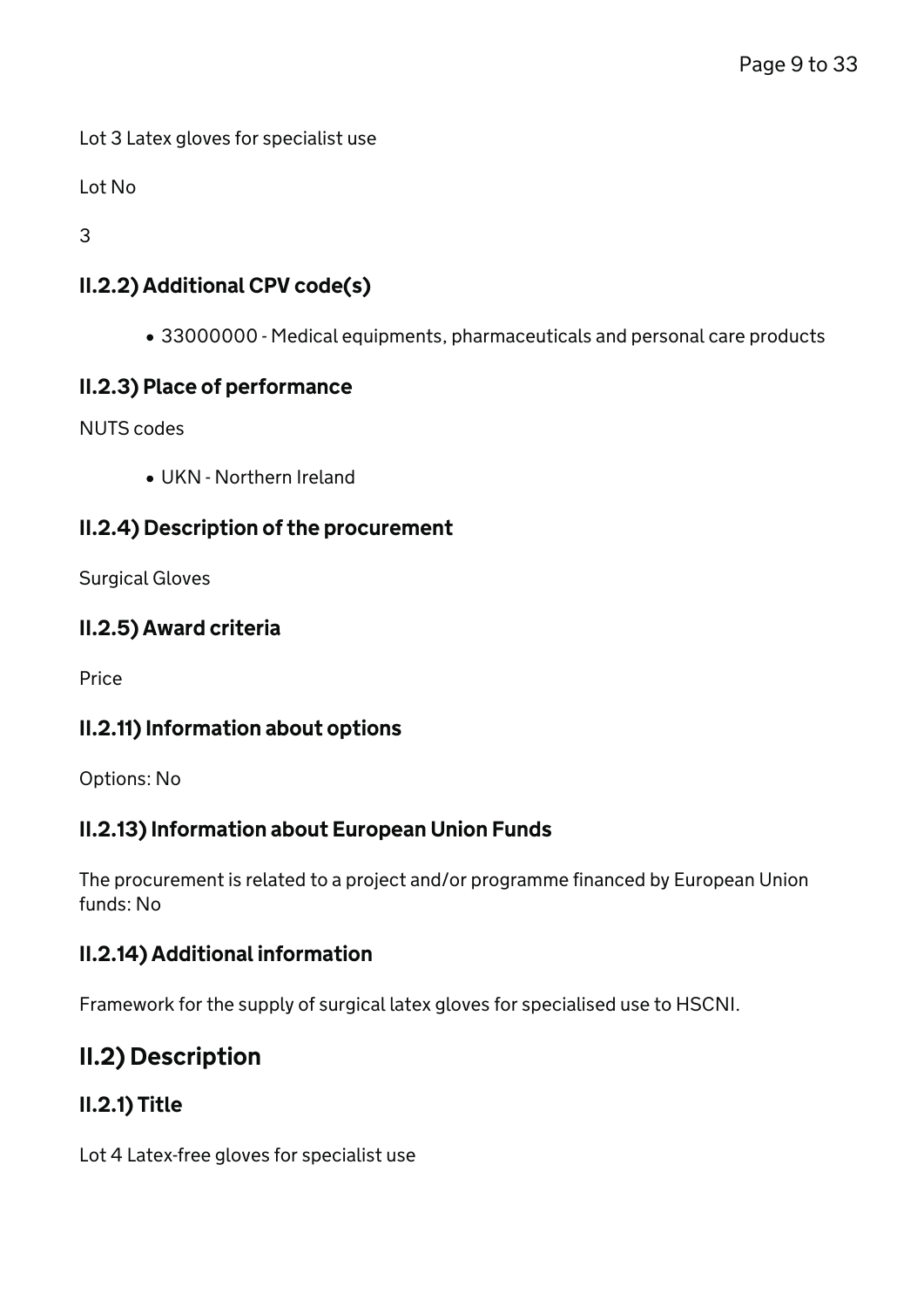Lot No

4

### II.2.2) Additional CPV code(s)

33000000 - Medical equipments, pharmaceuticals and personal care products

### II.2.3) Place of performance

NUTS codes

UKN - Northern Ireland

### II.2.4) Description of the procurement

Surgical Gloves

### II.2.5) Award criteria

Price

### II.2.11) Information about options

Options: No

### II.2.13) Information about European Union Funds

The procurement is related to a project and/or programme financed by European Union funds: No

### II.2.14) Additional information

Framework for the supply of Surgical Latex free gloves for specialist use to HSCNI.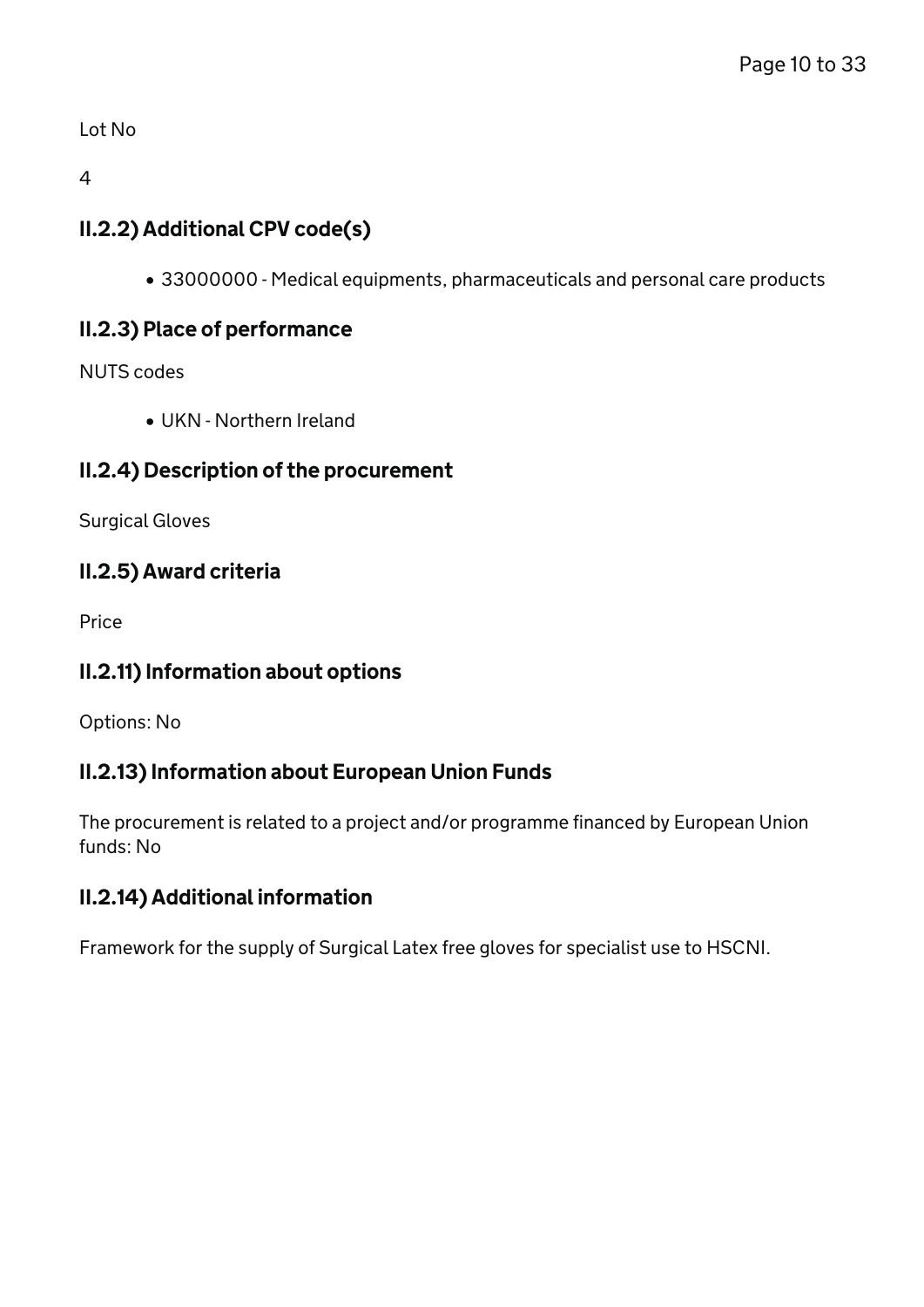# Section IV. Procedure

## IV.1) Description

### IV.1.1) Type of procedure

Open procedure

### IV.1.3) Information about a framework agreement or a dynamic purchasing system

The procurement involves the establishment of a framework agreement

### IV.1.8) Information about the Government Procurement Agreement (GPA)

The procurement is covered by the Government Procurement Agreement: Yes

## IV.2) Administrative information

### IV.2.1) Previous publication concerning this procedure

Notice number: [2021/S 000-023224](/Notice/023224-2021)

# Section V. Award of contract

## Contract No

1

## Lot No

1

## Title

Lot 1 Latex gloves for general use (including associated latex undergloves)

A contract/lot is awarded: Yes

## V.2) Award of contract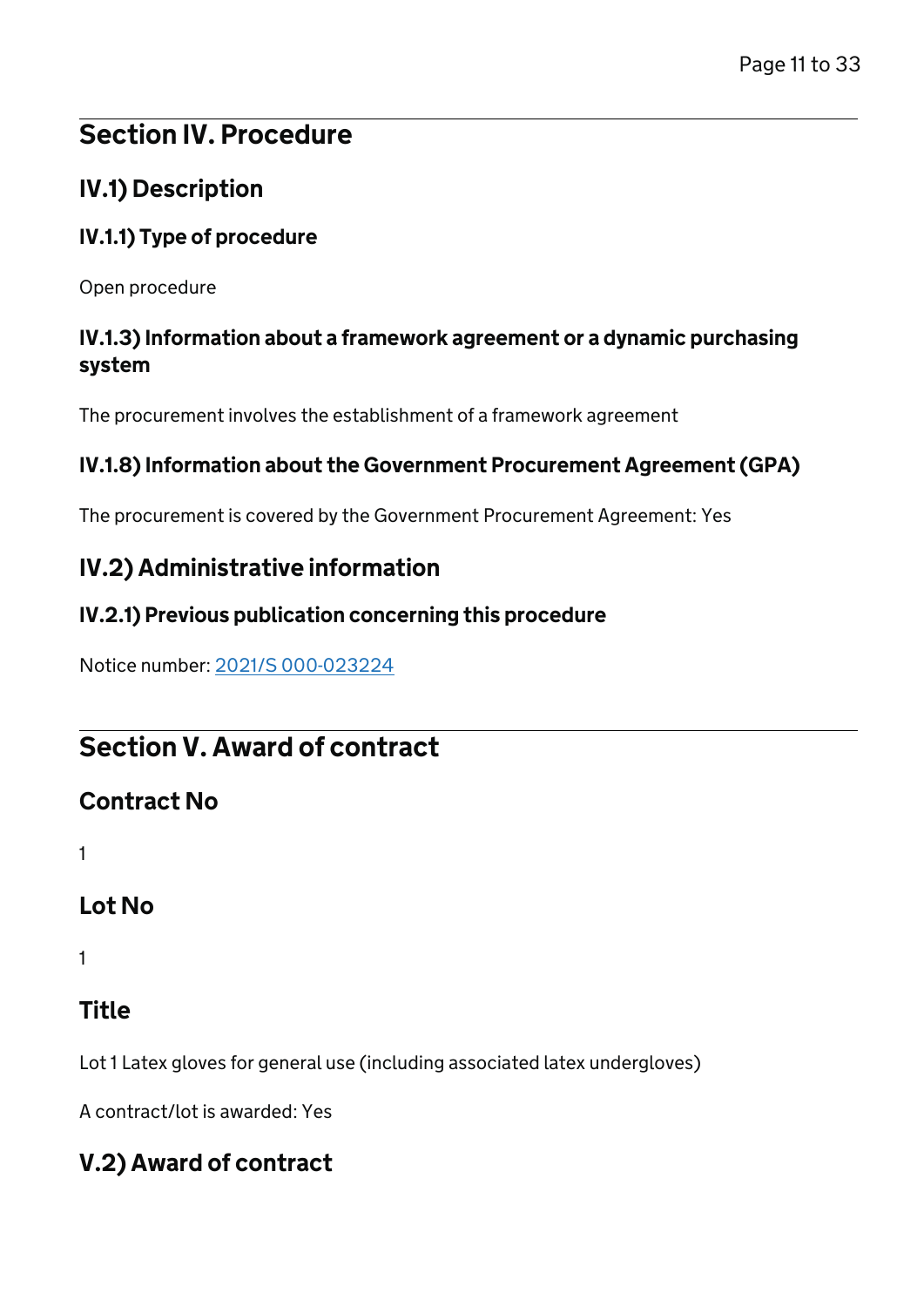### V.2.1) Date of conclusion of the contract

29 November 2021

### V.2.2) Information about tenders

Number of tenders received: 11

Number of tenders received from SMEs: 3

Number of tenders received from tenderers from other EU Member States: 2

Number of tenders received from tenderers from non-EU Member States: 4

Number of tenders received by electronic means: 11

The contract has been awarded to a group of economic operators: Yes

### V.2.3) Name and address of the contractor

MEDLINE IRELAND LIMITED

No 1 Grants Row

Lower Mount Street

Dublin 1

Email

[GMB-UK-Contracts@Medline.com](mailto:GMB-UK-Contracts@Medline.com)

**Country** 

Ireland

NUTS code

• IE - Ireland

Internet address

<https://etendersni.gov.uk/epps>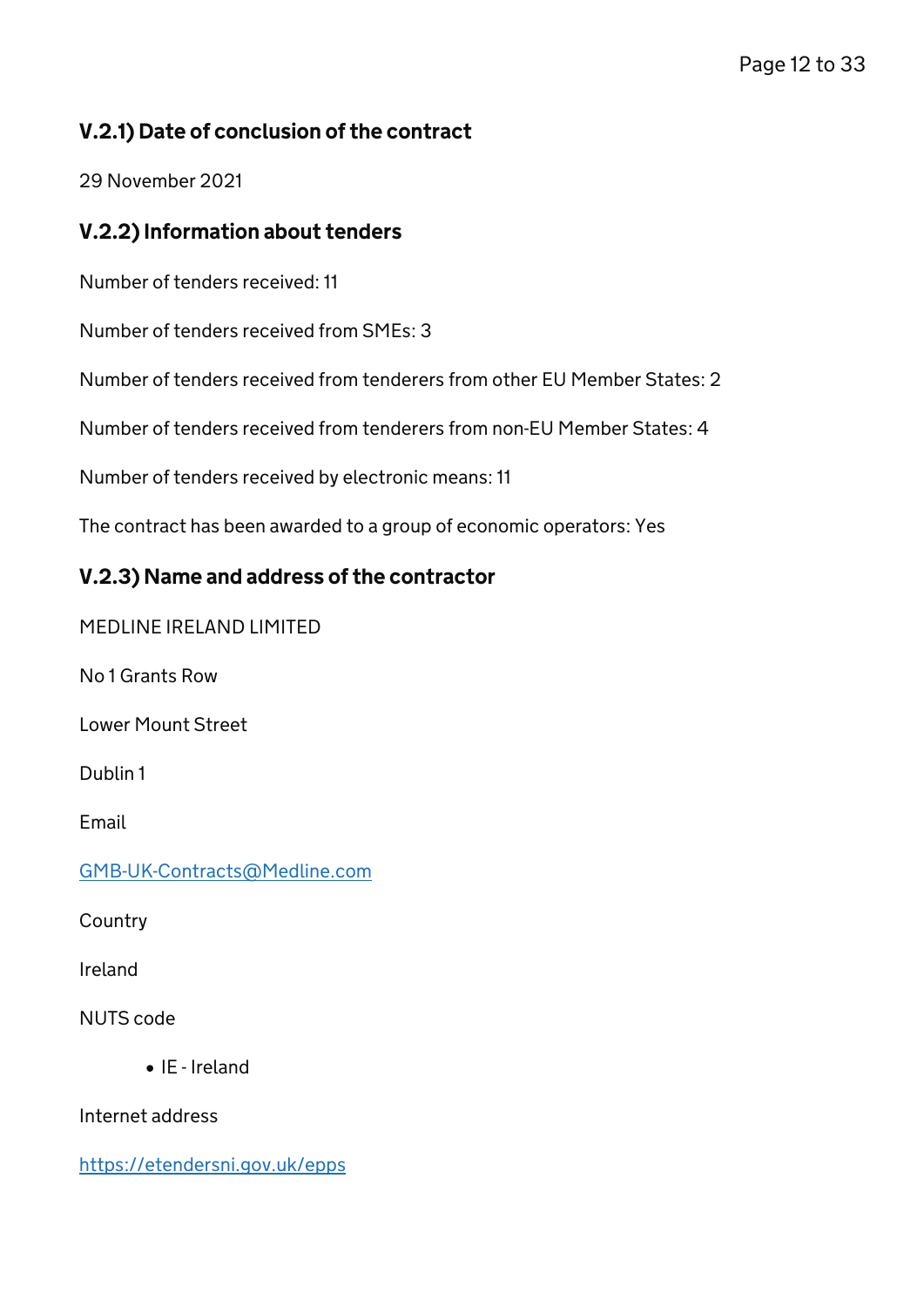The contractor is an SME

No

### V.2.3) Name and address of the contractor

MEDICARE PRODUCTS LIMITED

Unit B Dolphin Way

PURFLEET

RM19 1NZ

Email

[james.anthony@medicareproducts.com](mailto:james.anthony@medicareproducts.com)

**Country** 

United Kingdom

NUTS code

UK - United Kingdom

Internet address

<https://etendersni.gov.uk/epps>

The contractor is an SME

Yes

### V.2.3) Name and address of the contractor

Healthcare Essentials Ltd

Unit D3 Ards Business Centre

NEWTOWNARDS

BT23 4YH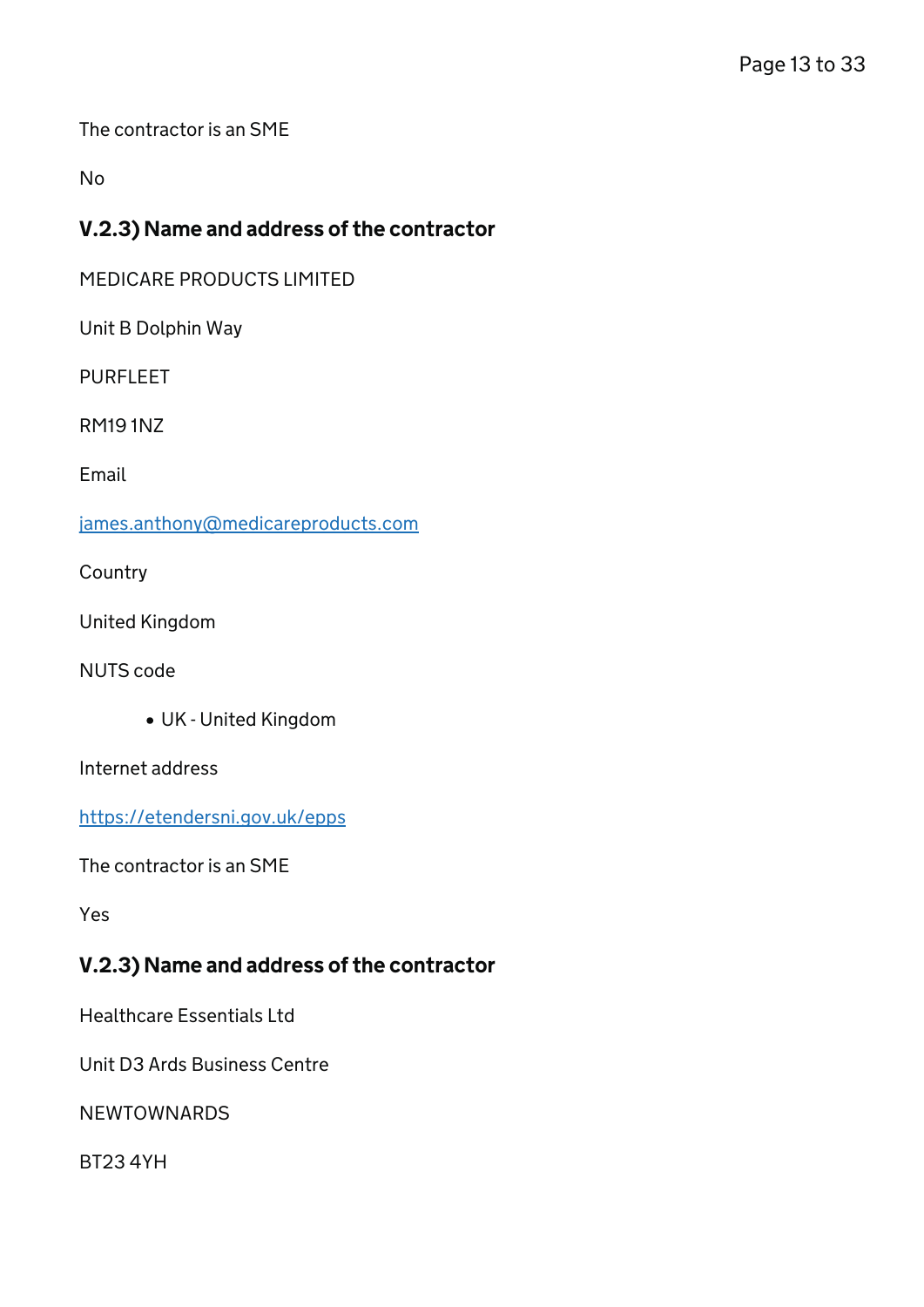Email

[info@hce08.com](mailto:info@hce08.com)

**Country** 

United Kingdom

NUTS code

UK - United Kingdom

Internet address

<https://etendersni.gov.uk/epps>

The contractor is an SME

Yes

### V.2.3) Name and address of the contractor

ANSELL U.K. LIMITED

6th Floor Allianz House, 60 Gracechurch Street

LONDON

EC3V 0HR

Email

[eric.schubert@ansell.com](mailto:eric.schubert@ansell.com)

**Country** 

United Kingdom

NUTS code

UK - United Kingdom

Internet address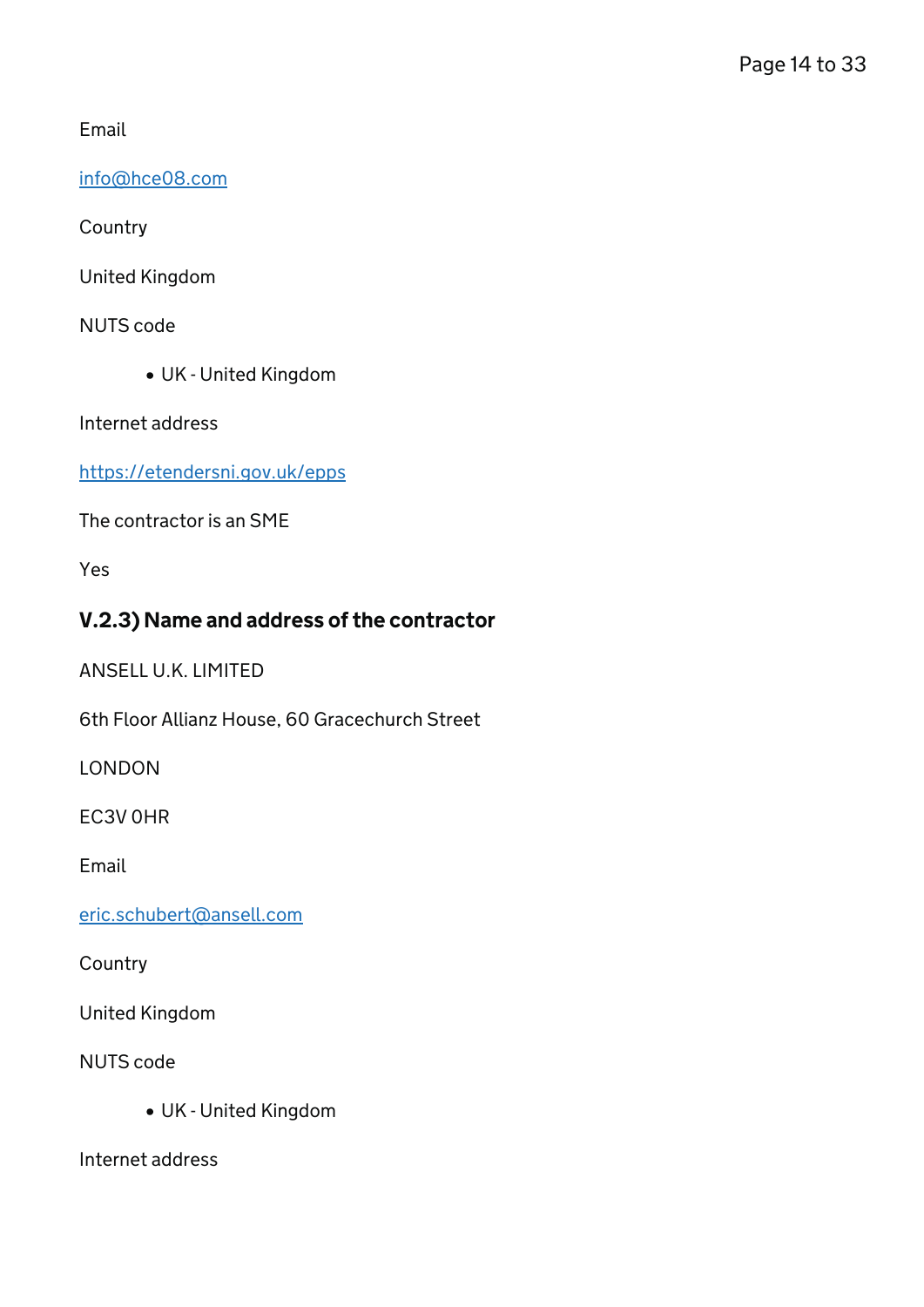<https://etendersni.gov.uk/epps>

The contractor is an SME

No

### V.2.3) Name and address of the contractor

SEMPERIT INVESTMENTS ASIA PTE. LTD.

8 Jurong Town Hall Road 29-04/06 JTC Summit

Singapore

609434

Email

[russell.mcnab@semperitgroup.com](mailto:russell.mcnab@semperitgroup.com)

**Country** 

Singapore

NUTS code

• SG - Singapore

Internet address

<https://etendersni.gov.uk/epps>

The contractor is an SME

No

### V.2.3) Name and address of the contractor

Fannin Limited

Unit 2 Heron View, Airport Road West

Belfast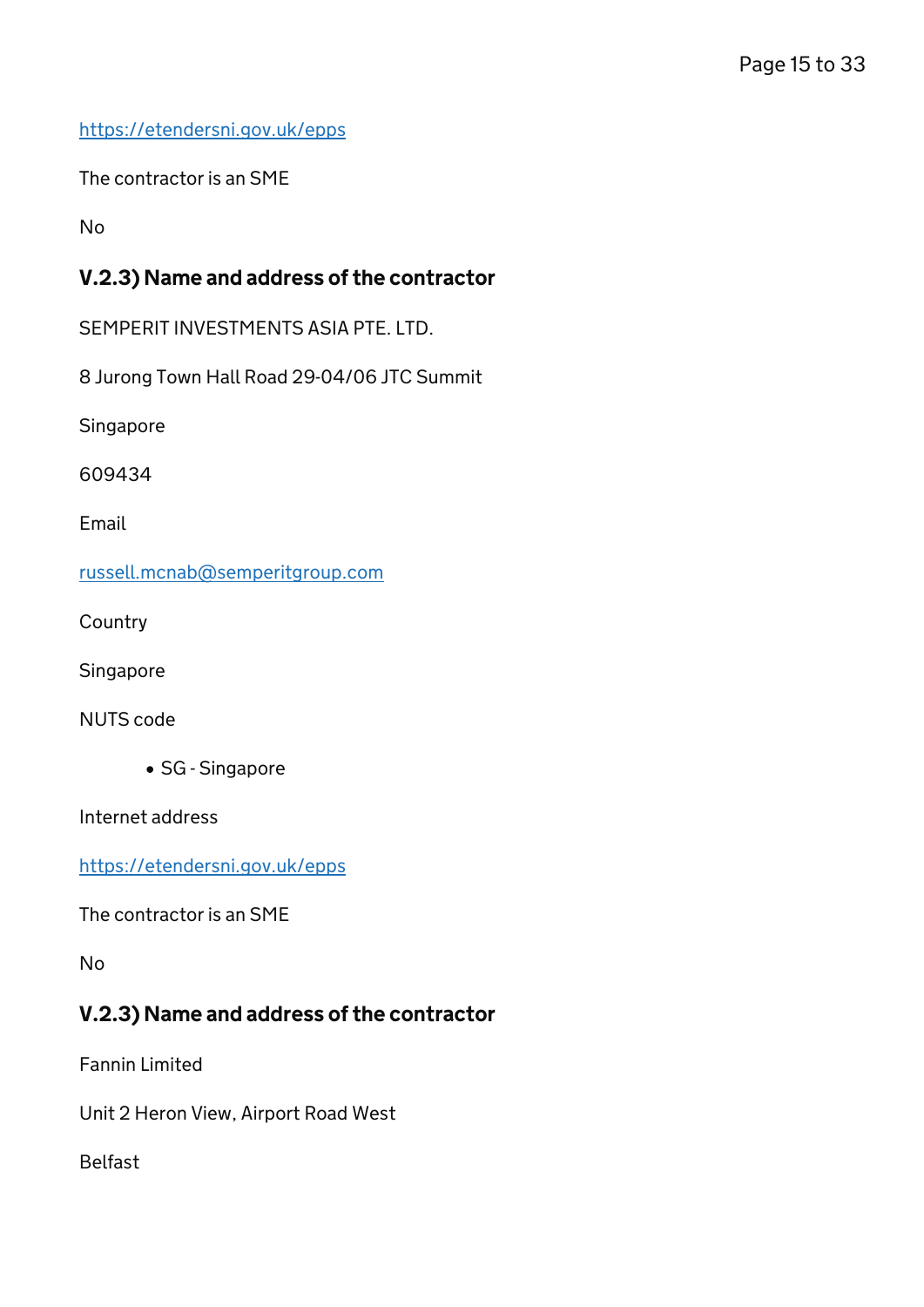BT3 9LN

Email

[ni.tenders@fannin.eu](mailto:ni.tenders@fannin.eu)

Country

Ireland

NUTS code

IE - Ireland

Internet address

<https://etendersni.gov.uk/epps>

The contractor is an SME

Yes

### V.2.4) Information on value of contract/lot (excluding VAT)

Initial estimated total value of the contract/lot: £3,885,000

Total value of the contract/lot: £3,885,000

# Section V. Award of contract

### Contract No

2

## Lot No

2

## Title

Lot 2 Latex-free gloves for general use (including associated latex-free undergloves)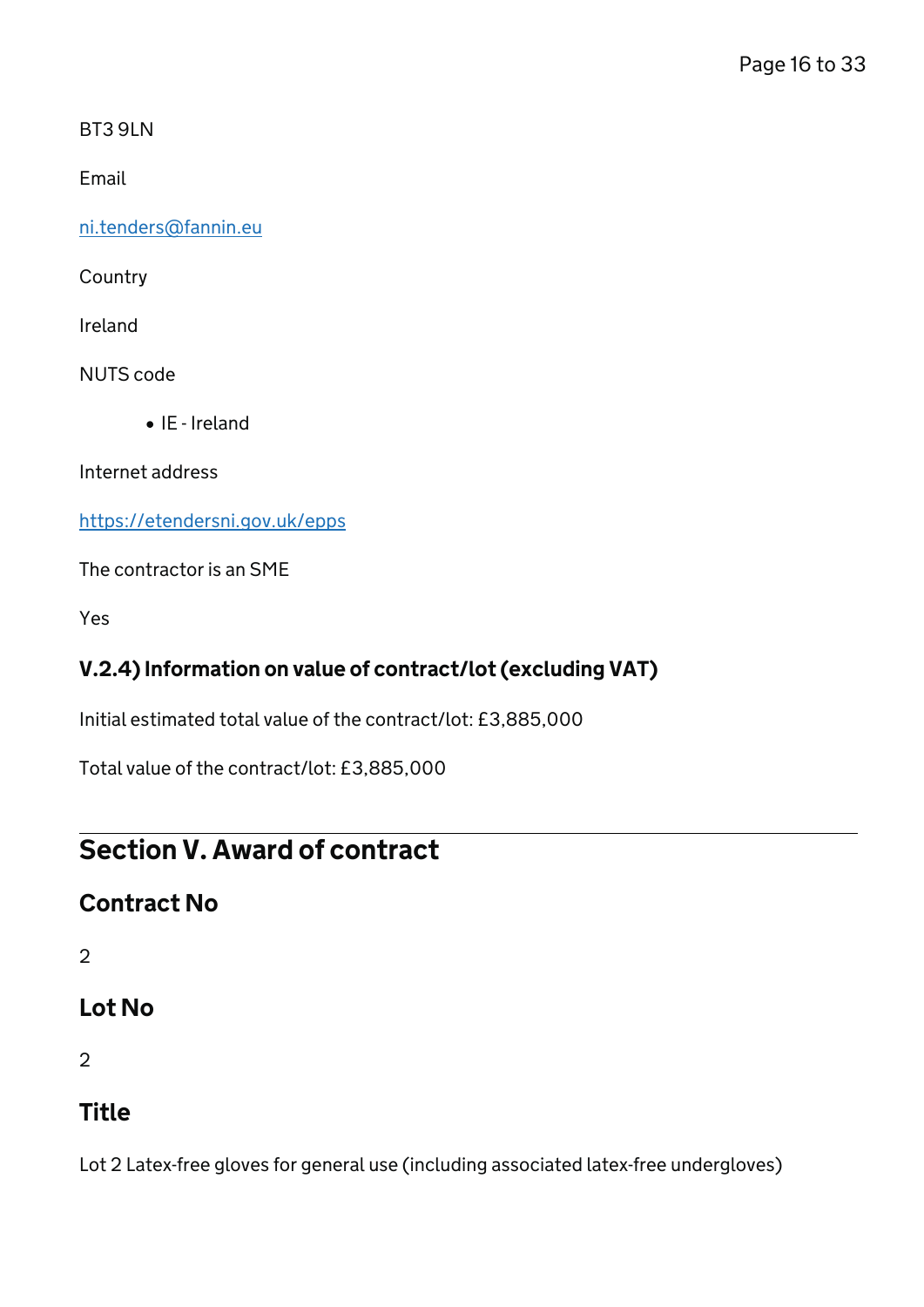A contract/lot is awarded: Yes

## V.2) Award of contract

### V.2.1) Date of conclusion of the contract

29 November 2021

### V.2.2) Information about tenders

Number of tenders received: 11

Number of tenders received from SMEs: 4

Number of tenders received from tenderers from other EU Member States: 2

Number of tenders received from tenderers from non-EU Member States: 4

Number of tenders received by electronic means: 11

The contract has been awarded to a group of economic operators: Yes

### V.2.3) Name and address of the contractor

MEDLINE IRELAND LIMITED

No 1 Grants Row

Lower Mount Street

Dublin 1

Email

[GMB-UK-Contracts@Medline.com](mailto:GMB-UK-Contracts@Medline.com)

**Country** 

Ireland

NUTS code

IE - Ireland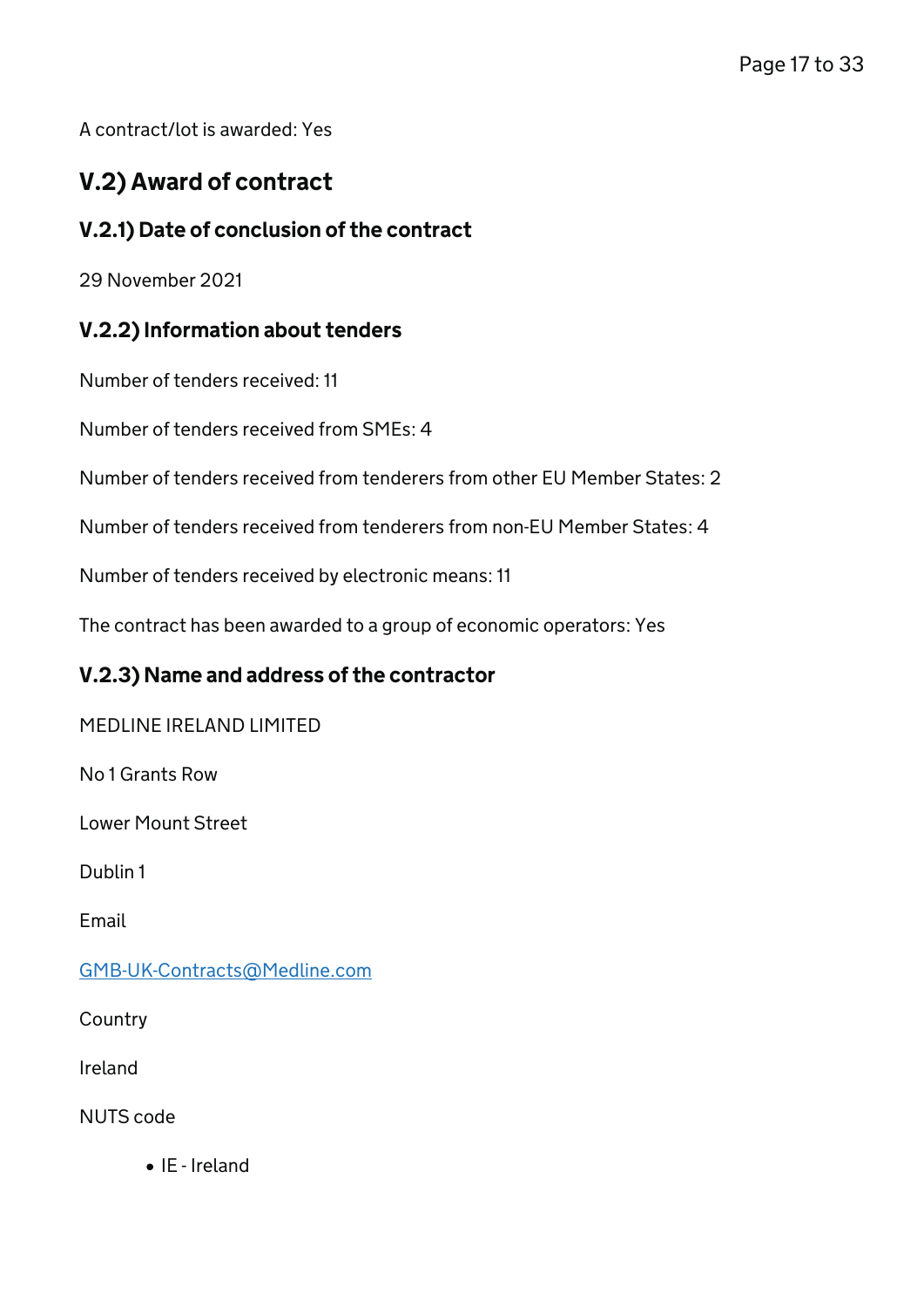Internet address

<https://etendersni.gov.uk/epps>

The contractor is an SME

Yes

### V.2.3) Name and address of the contractor

Healthcare Essentials Ltd

Unit D3 Ards Business Centre

NEWTOWNARDS

BT23 4YH

Email

[info@hce08.com](mailto:info@hce08.com)

**Country** 

United Kingdom

NUTS code

UK - United Kingdom

Internet address

<https://etendersni.gov.uk/epps>

The contractor is an SME

Yes

### V.2.3) Name and address of the contractor

MEDICARE PRODUCTS LIMITED

Unit B Dolphin Way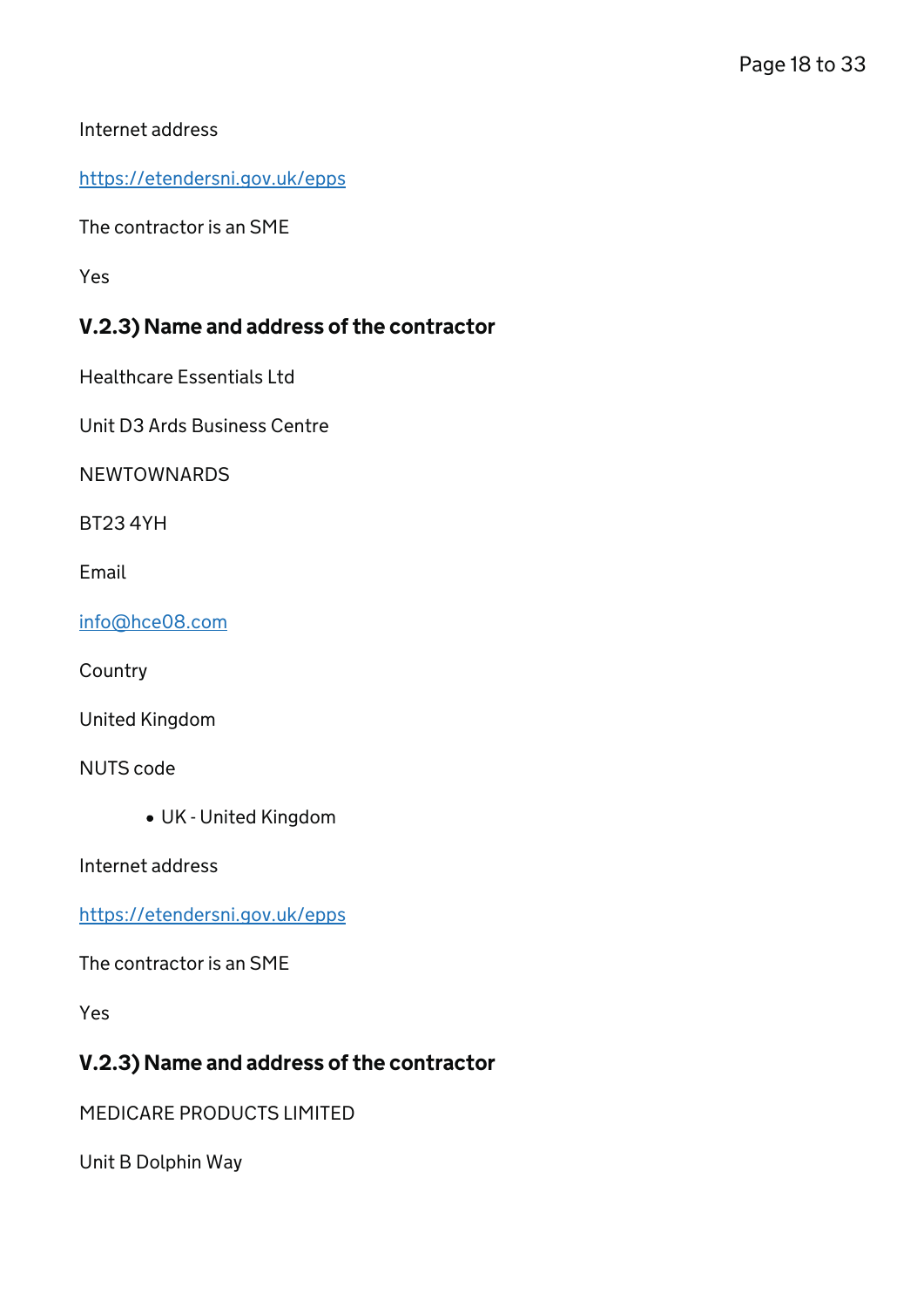PURFLEET

RM19 1NZ

Email

[james.anthony@medicareproducts.com](mailto:james.anthony@medicareproducts.com)

**Country** 

United Kingdom

NUTS code

UK - United Kingdom

Internet address

<https://etendersni.gov.uk/epps>

The contractor is an SME

No

### V.2.3) Name and address of the contractor

ANSELL U.K. LIMITED

6th Floor Allianz House, 60 Gracechurch Street

LONDON

EC3V 0HR

Email

[eric.schubert@ansell.com](mailto:eric.schubert@ansell.com)

**Country** 

United Kingdom

NUTS code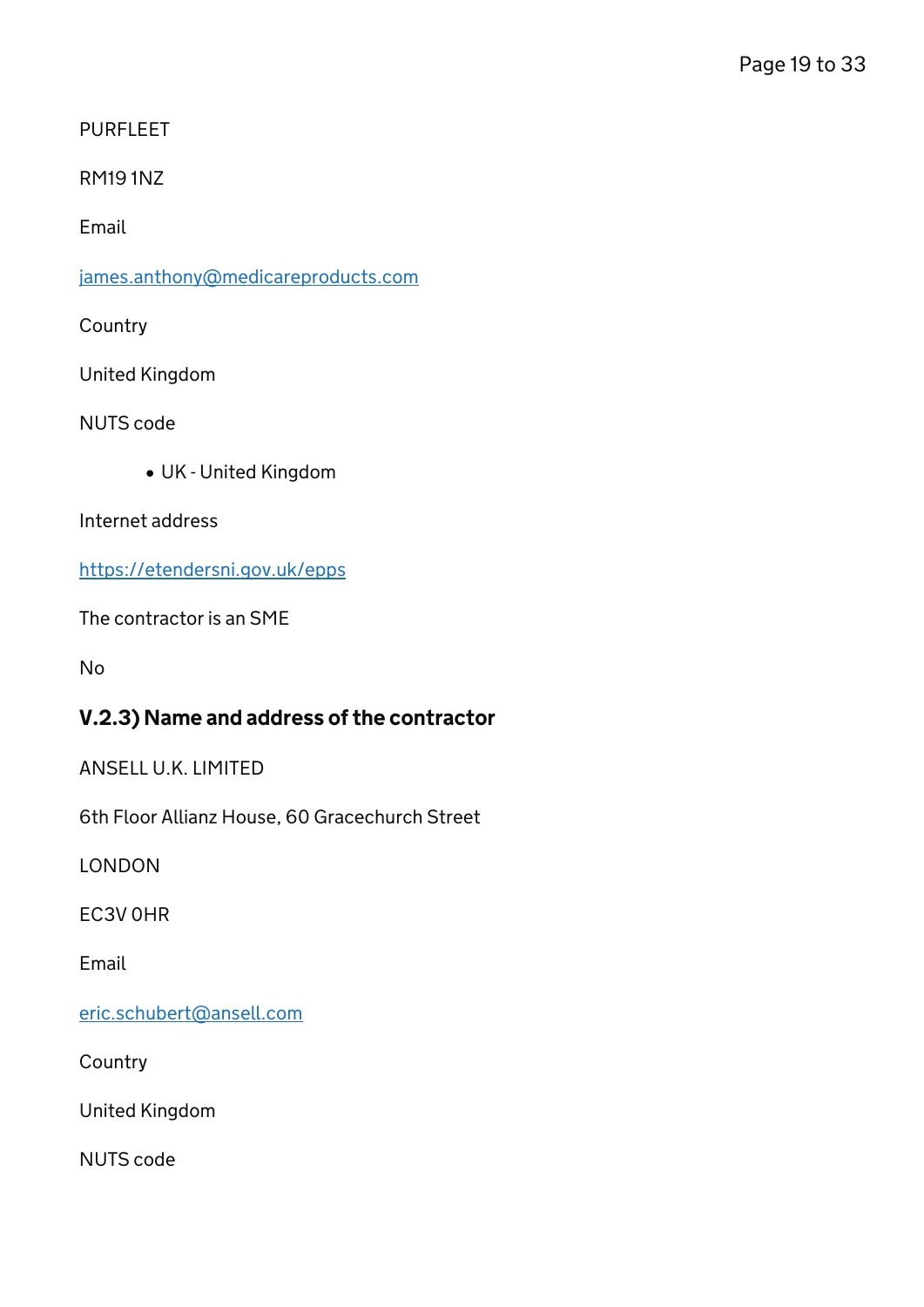UK - United Kingdom

Internet address

<https://etendersni.gov.uk/epps>

The contractor is an SME

No

### V.2.3) Name and address of the contractor

SEMPERIT INVESTMENTS ASIA PTE. LTD.

8 Jurong Town Hall Road 29-04/06 JTC Summit

Singapore

609434

Email

[russell.mcnab@semperitgroup.com](mailto:russell.mcnab@semperitgroup.com)

**Country** 

Singapore

NUTS code

• SG - Singapore

Internet address

<https://etendersni.gov.uk/epps>

The contractor is an SME

Yes

### V.2.3) Name and address of the contractor

Fannin Limited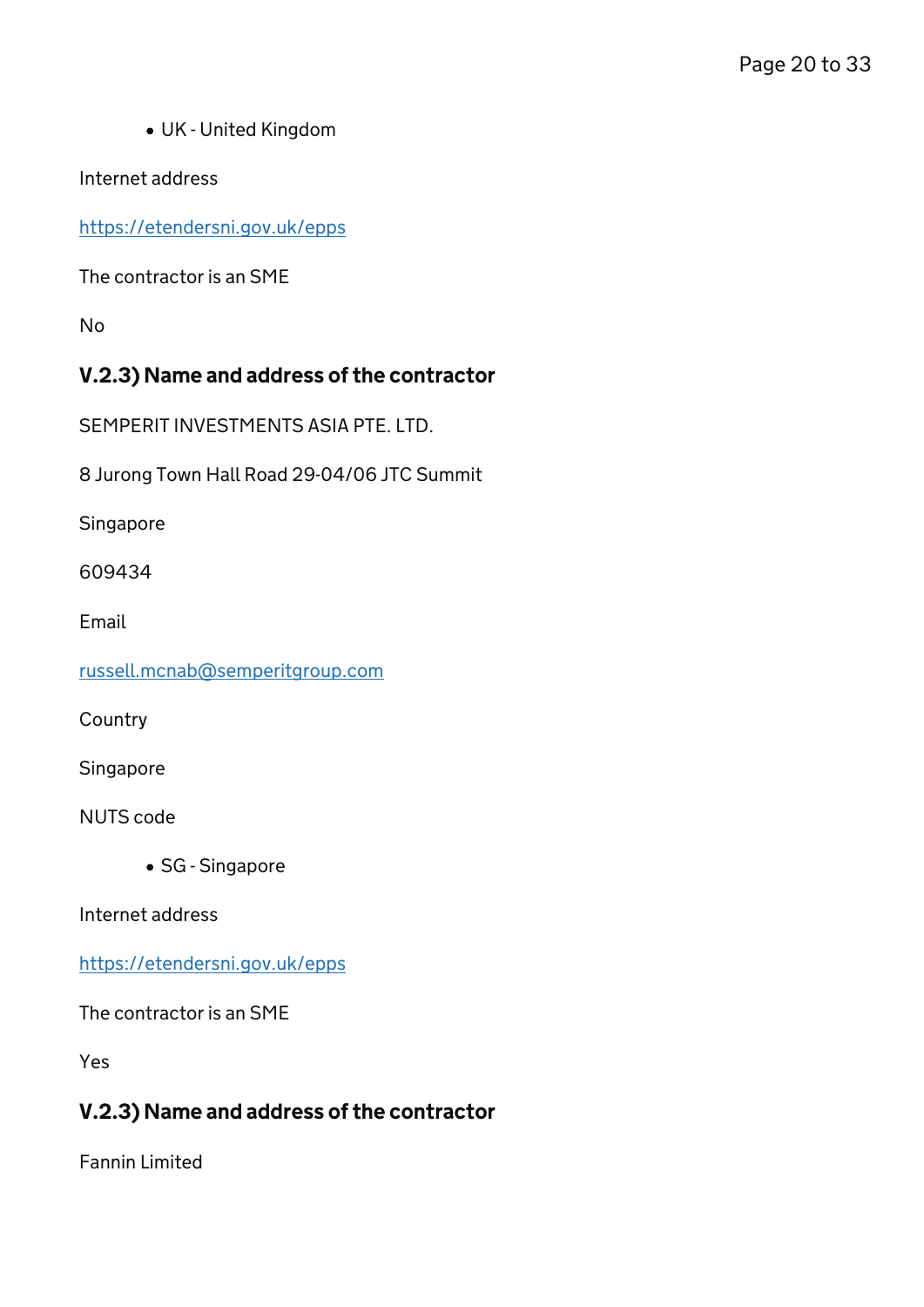Unit 2 Heron View, Airport Road West

Belfast

BT3 9LN

Email

[ni.tenders@fannin.eu](mailto:ni.tenders@fannin.eu)

**Country** 

Ireland

NUTS code

 $\bullet$  IE - Ireland

Internet address

<https://etendersni.gov.uk/epps>

The contractor is an SME

No

### V.2.4) Information on value of contract/lot (excluding VAT)

Initial estimated total value of the contract/lot: £945,000

Total value of the contract/lot: £945,000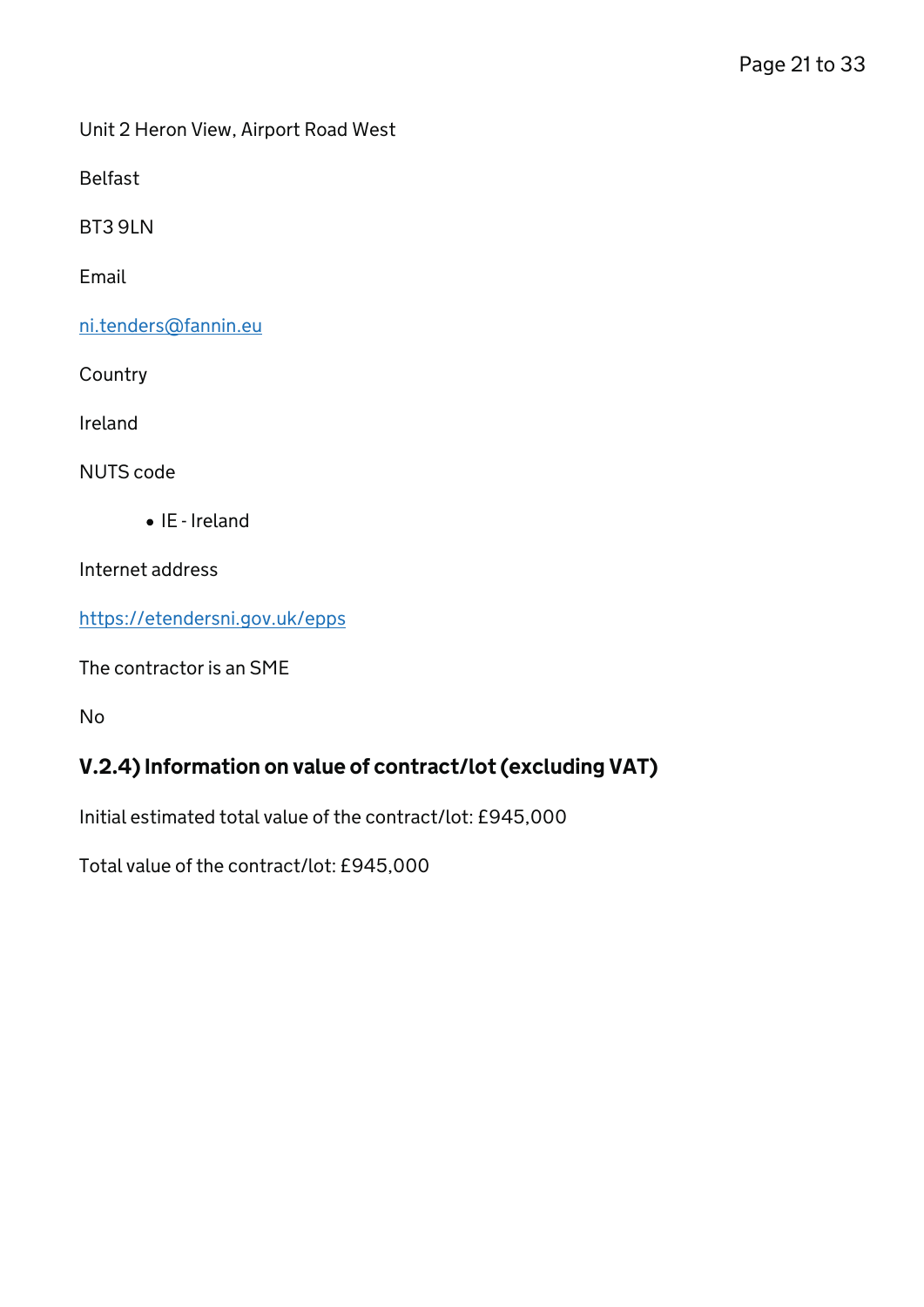# Section V. Award of contract

## Contract No

3

## Lot No

3

# Title

Lot 3 Latex gloves for specialist use

A contract/lot is awarded: Yes

## V.2) Award of contract

## V.2.1) Date of conclusion of the contract

21 December 2021

## V.2.2) Information about tenders

Number of tenders received: 11

Number of tenders received from SMEs: 4

Number of tenders received from tenderers from other EU Member States: 2

Number of tenders received from tenderers from non-EU Member States: 5

Number of tenders received by electronic means: 11

The contract has been awarded to a group of economic operators: Yes

## V.2.3) Name and address of the contractor

MEDLINE IRELAND LIMITED

No 1 Grants Row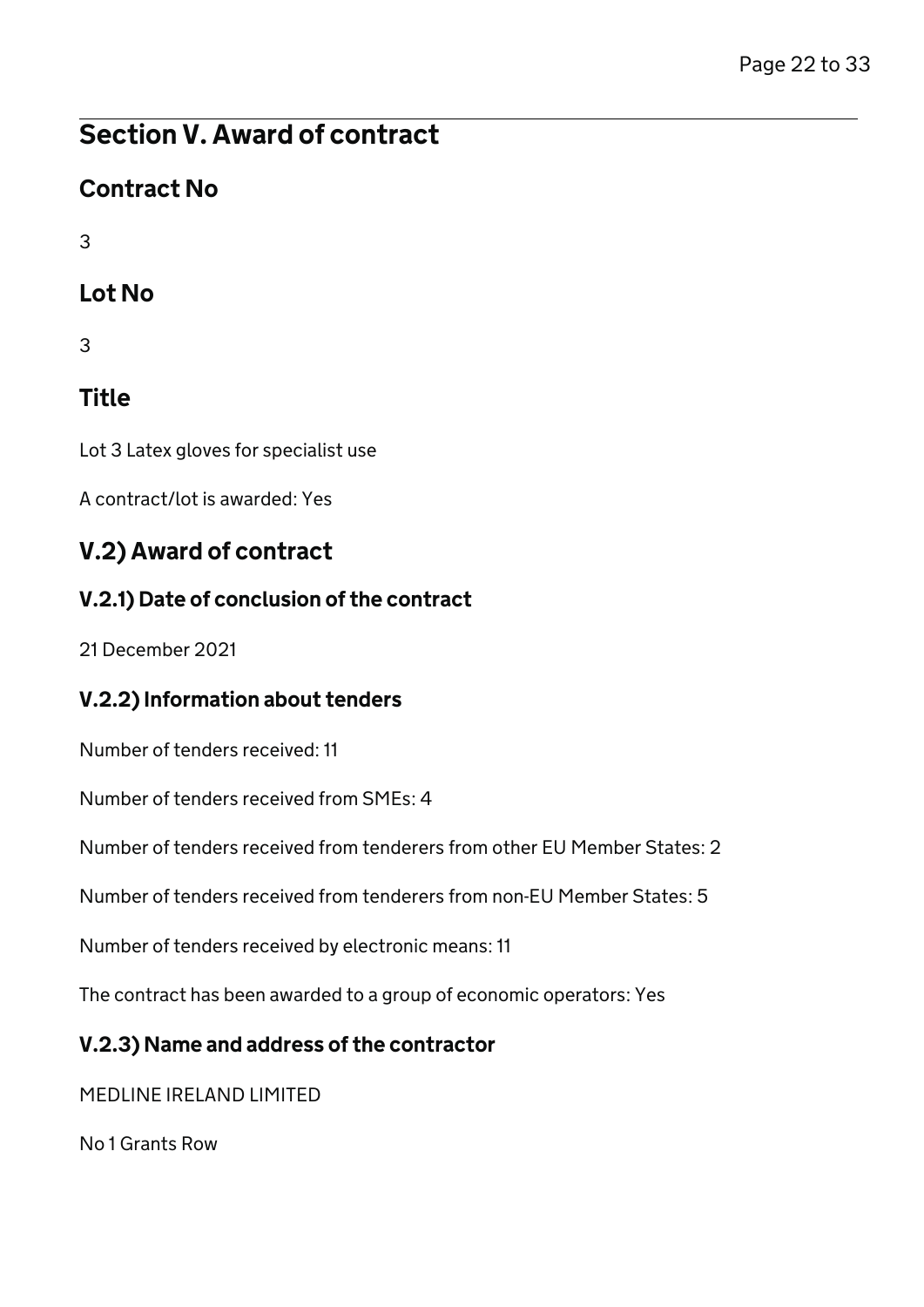Lower Mount Street

Dublin 1

Email

[GMB-UK-Contracts@Medline.com](mailto:GMB-UK-Contracts@Medline.com)

**Country** 

Ireland

NUTS code

IE - Ireland

Internet address

<https://etendersni.gov.uk/epps>

The contractor is an SME

No

### V.2.3) Name and address of the contractor

Healthcare Essentials Ltd

Unit D3 Ards Business Centre

**NEWTOWNARDS** 

BT23 4YH

Email

[info@hce08.com](mailto:info@hce08.com)

**Country** 

United Kingdom

NUTS code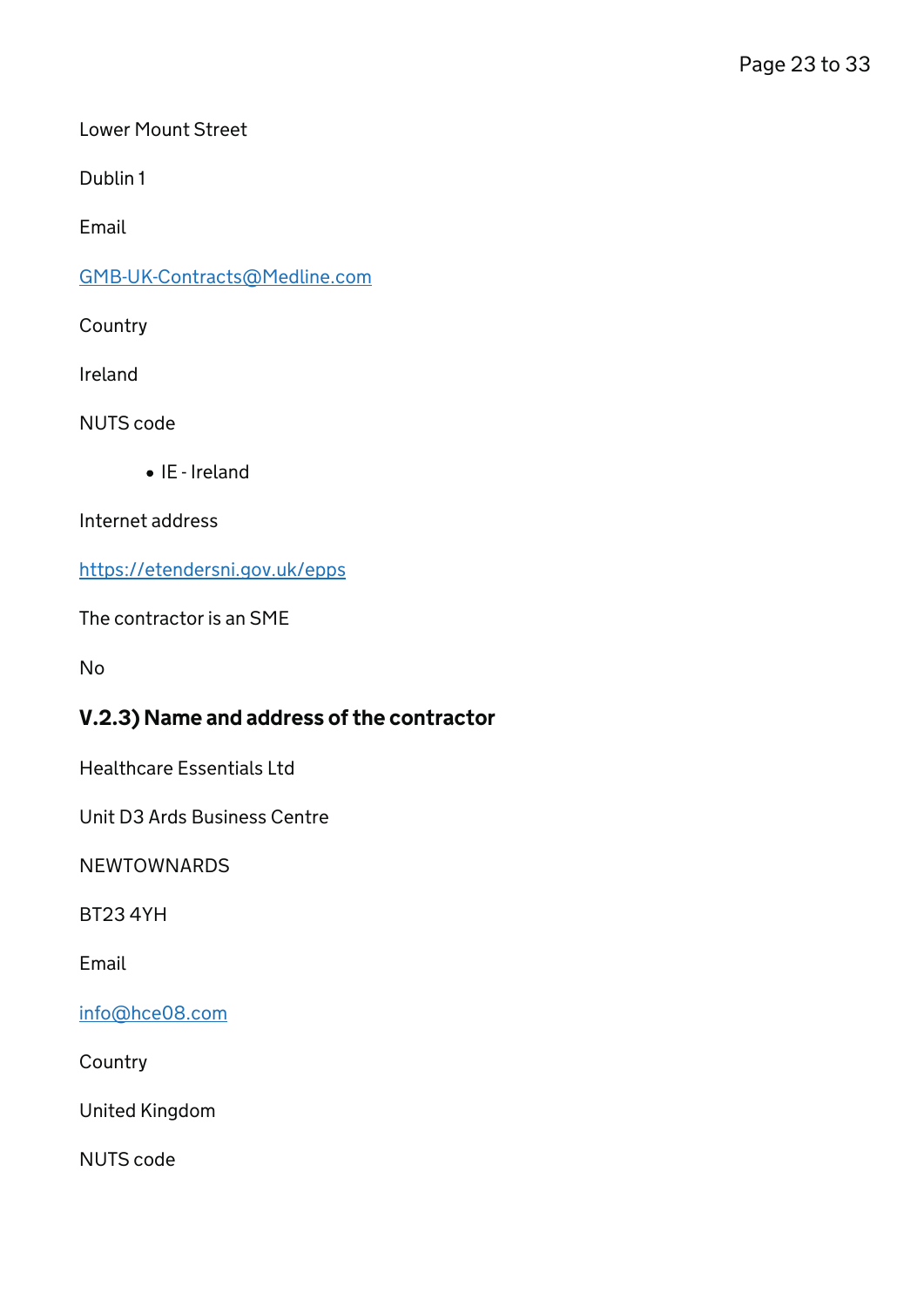UK - United Kingdom

Internet address

<https://etendersni.gov.uk/epps>

The contractor is an SME

Yes

### V.2.3) Name and address of the contractor

MEDICARE PRODUCTS LIMITED

Unit B Dolphin Way

PURFLEET

RM19 1NZ

Email

[james.anthony@medicareproducts.com](mailto:james.anthony@medicareproducts.com)

**Country** 

United Kingdom

NUTS code

UK - United Kingdom

Internet address

<https://etendersni.gov.uk/epps>

The contractor is an SME

Yes

### V.2.3) Name and address of the contractor

ANSELL U.K. LIMITED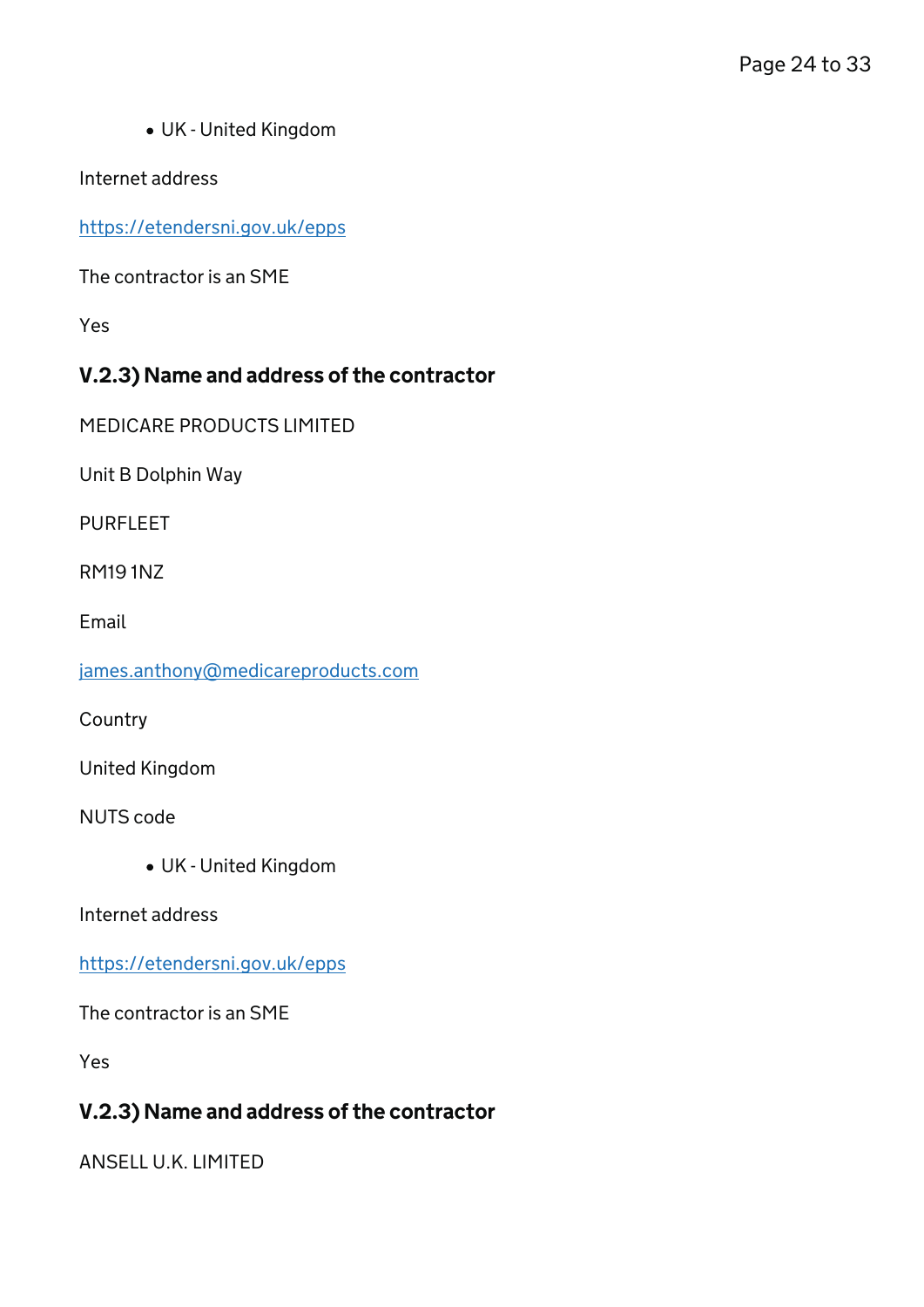6th Floor Allianz House, 60 Gracechurch Street

LONDON

EC3V 0HR

Email

[eric.schubert@ansell.com](mailto:eric.schubert@ansell.com)

**Country** 

United Kingdom

NUTS code

UK - United Kingdom

Internet address

<https://etendersni.gov.uk/epps>

The contractor is an SME

No

### V.2.3) Name and address of the contractor

SEMPERIT INVESTMENTS ASIA PTE. LTD.

8 Jurong Town Hall Road 29-04/06 JTC Summit

Singapore

609434

Email

[russell.mcnab@semperitgroup.com](mailto:russell.mcnab@semperitgroup.com)

**Country** 

Singapore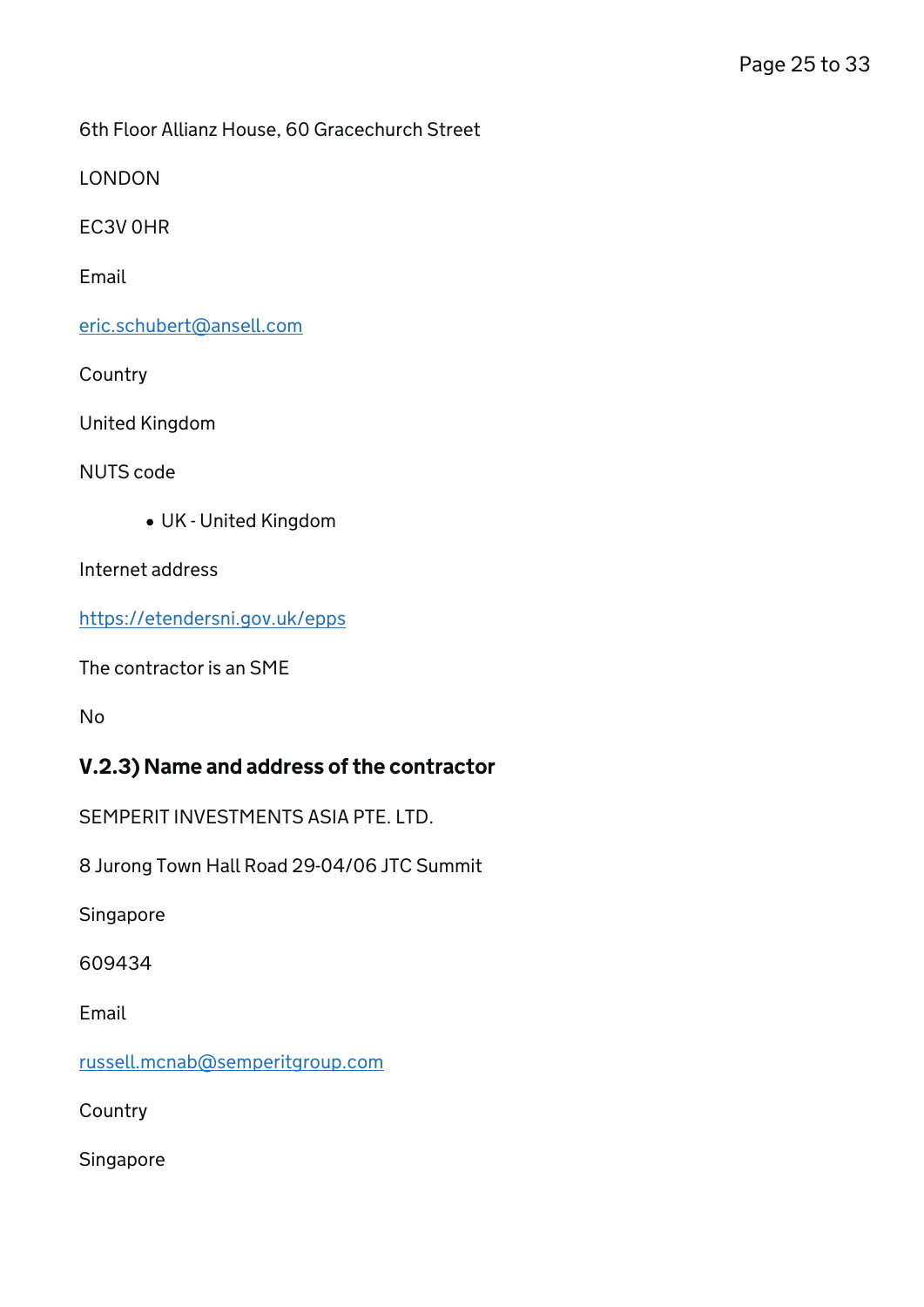#### NUTS code

• SG - Singapore

Internet address

<https://etendersni.gov.uk/epps>

The contractor is an SME

Yes

### V.2.3) Name and address of the contractor

Fannin Limited

Unit 2 Heron View, Airport Road West

Belfast

BT3 9LN

Email

[ni.tenders@fannin.eu](mailto:ni.tenders@fannin.eu)

Country

Ireland

NUTS code

IE - Ireland

Internet address

<https://etendersni.gov.uk/epps>

The contractor is an SME

Yes

### V.2.3) Name and address of the contractor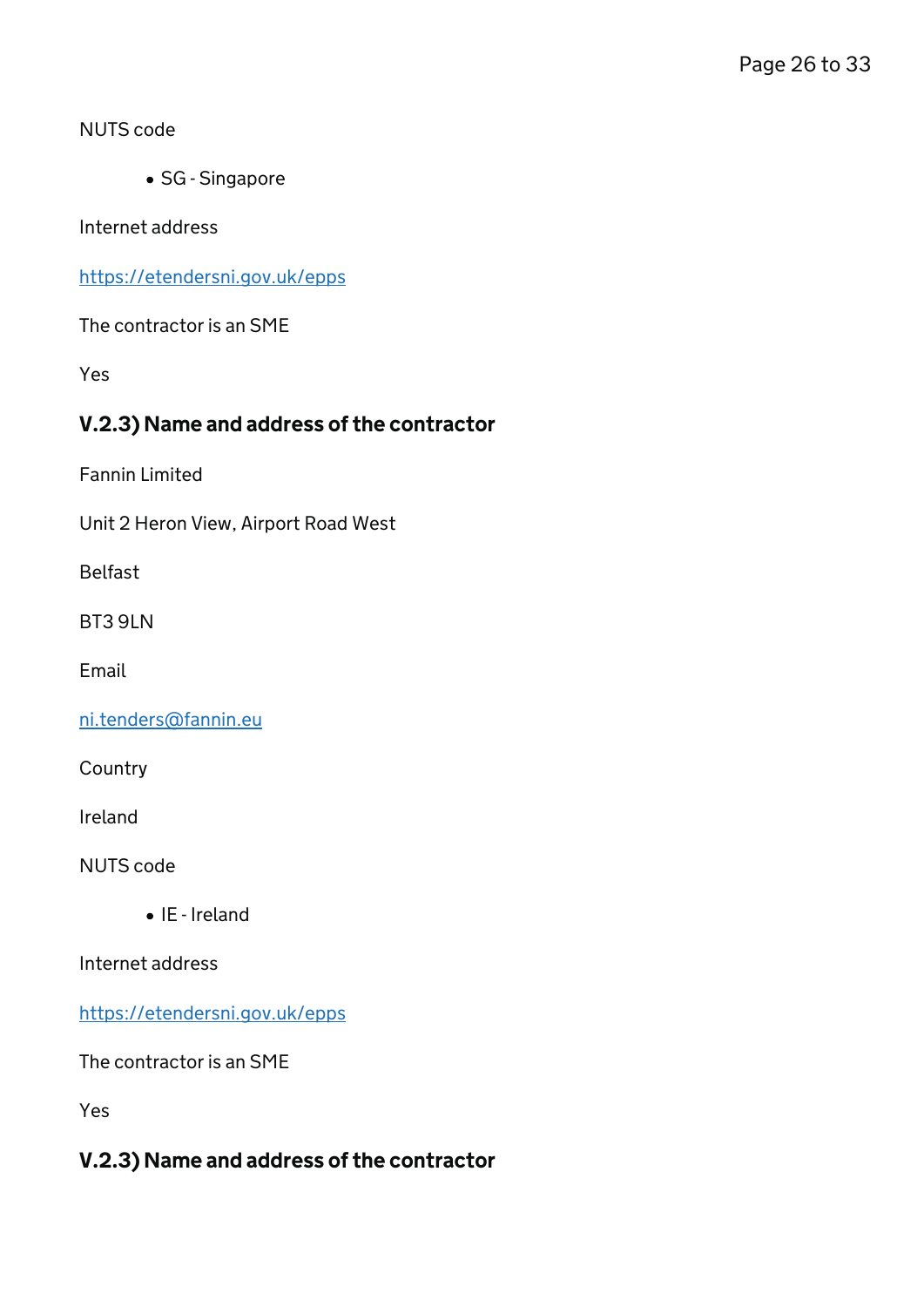#### APC CARDIOVASCULAR LIMITED

75 School Lane

**NORTHWICH** 

CW8 1PF

Email

[info@apccv.com](mailto:info@apccv.com)

**Country** 

United Kingdom

NUTS code

UK - United Kingdom

Internet address

<https://etendersni.gov.uk/epps>

The contractor is an SME

No

### V.2.4) Information on value of contract/lot (excluding VAT)

Initial estimated total value of the contract/lot: £367,500

Total value of the contract/lot: £367,500

## Section V. Award of contract

### Contract No

4

Lot No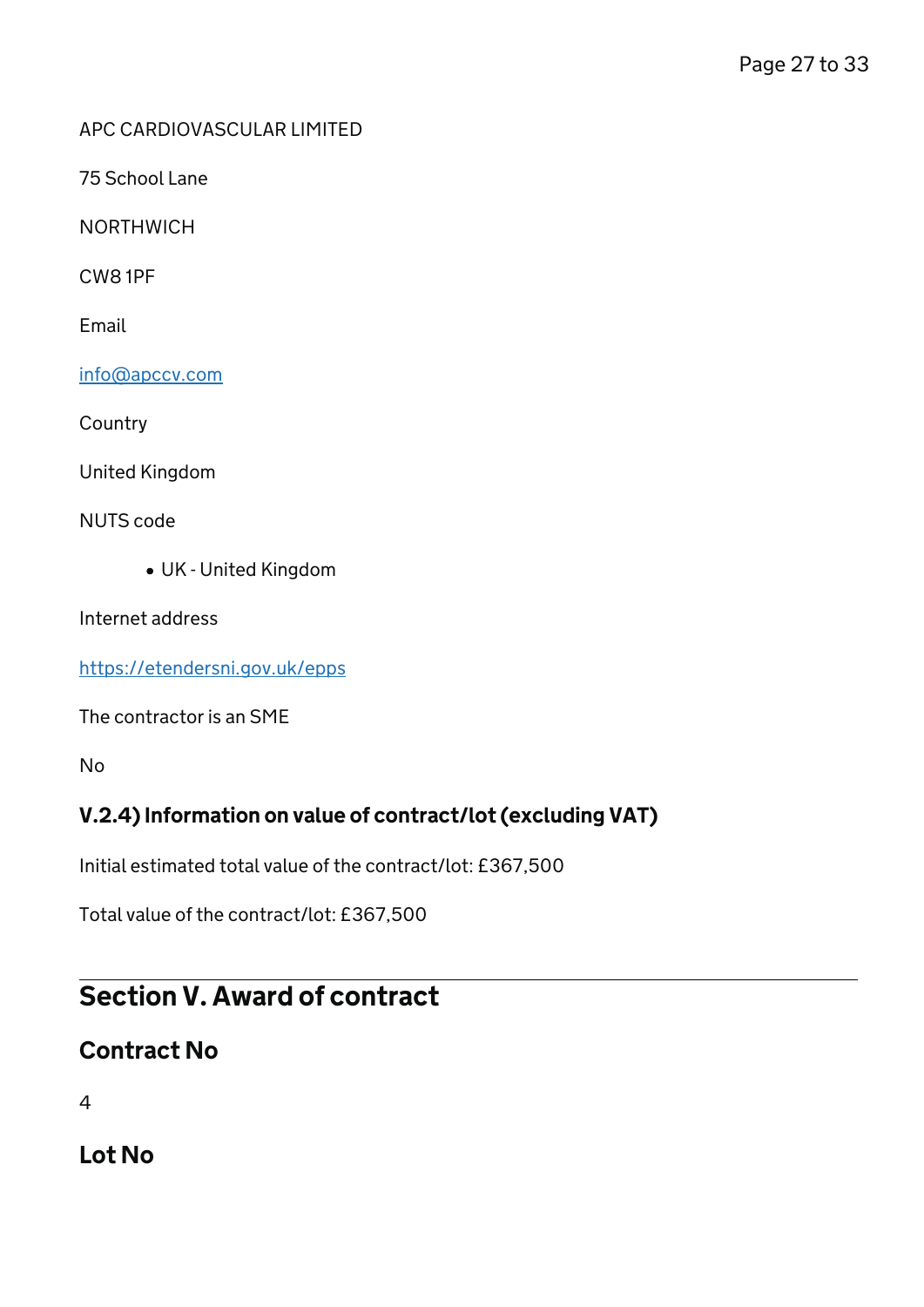## 4

## Title

Lot 4 Latex-free gloves for specialist use

A contract/lot is awarded: Yes

## V.2) Award of contract

### V.2.1) Date of conclusion of the contract

21 December 2021

### V.2.2) Information about tenders

Number of tenders received: 11

Number of tenders received from SMEs: 3

Number of tenders received from tenderers from other EU Member States: 2

Number of tenders received from tenderers from non-EU Member States: 4

Number of tenders received by electronic means: 11

The contract has been awarded to a group of economic operators: Yes

### V.2.3) Name and address of the contractor

MEDLINE IRELAND LIMITED

No 1 Grants Row

Lower Mount Street

Dublin 1

Email

[GMB-UK-Contracts@Medline.com](mailto:GMB-UK-Contracts@Medline.com)

**Country**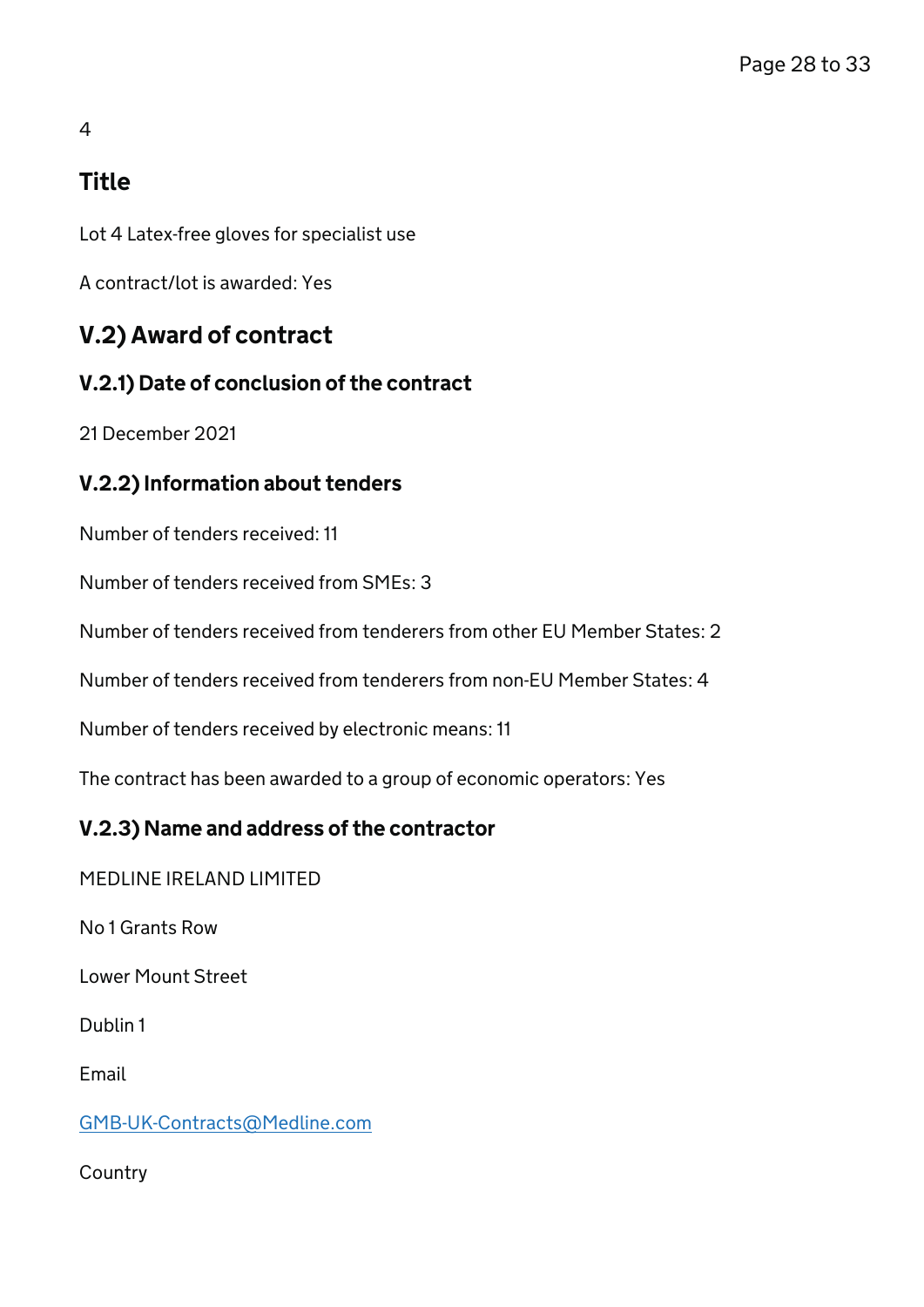Ireland

NUTS code

• IE - Ireland

Internet address

<https://etendersni.gov.uk/epps>

The contractor is an SME

Yes

### V.2.3) Name and address of the contractor

MEDICARE PRODUCTS LIMITED

Unit B Dolphin Way

PURFLEET

RM19 1NZ

Email

[james.anthony@medicareproducts.com](mailto:james.anthony@medicareproducts.com)

**Country** 

United Kingdom

NUTS code

UK - United Kingdom

Internet address

<https://etendersni.gov.uk/epps>

The contractor is an SME

No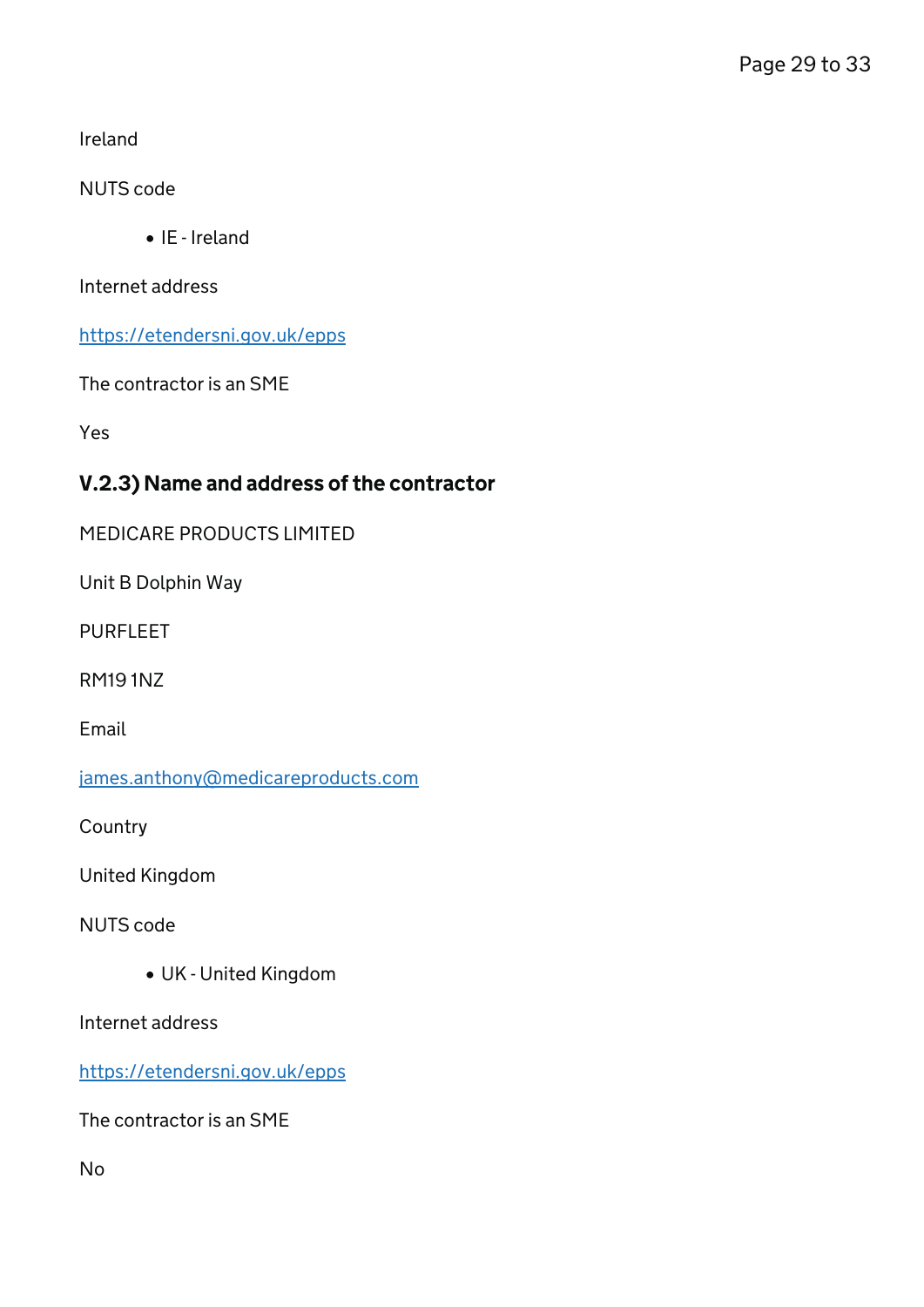### V.2.3) Name and address of the contractor

ANSELL U.K. LIMITED

6th Floor Allianz House, 60 Gracechurch Street

LONDON

EC3V 0HR

Email

[eric.schubert@ansell.com](mailto:eric.schubert@ansell.com)

**Country** 

United Kingdom

NUTS code

UK - United Kingdom

Internet address

<https://etendersni.gov.uk/epps>

The contractor is an SME

No

### V.2.3) Name and address of the contractor

SEMPERIT INVESTMENTS ASIA PTE. LTD.

8 Jurong Town Hall Road 29-04/06 JTC Summit

Singapore

609434

Email

[russell.mcnab@semperitgroup.com](mailto:russell.mcnab@semperitgroup.com)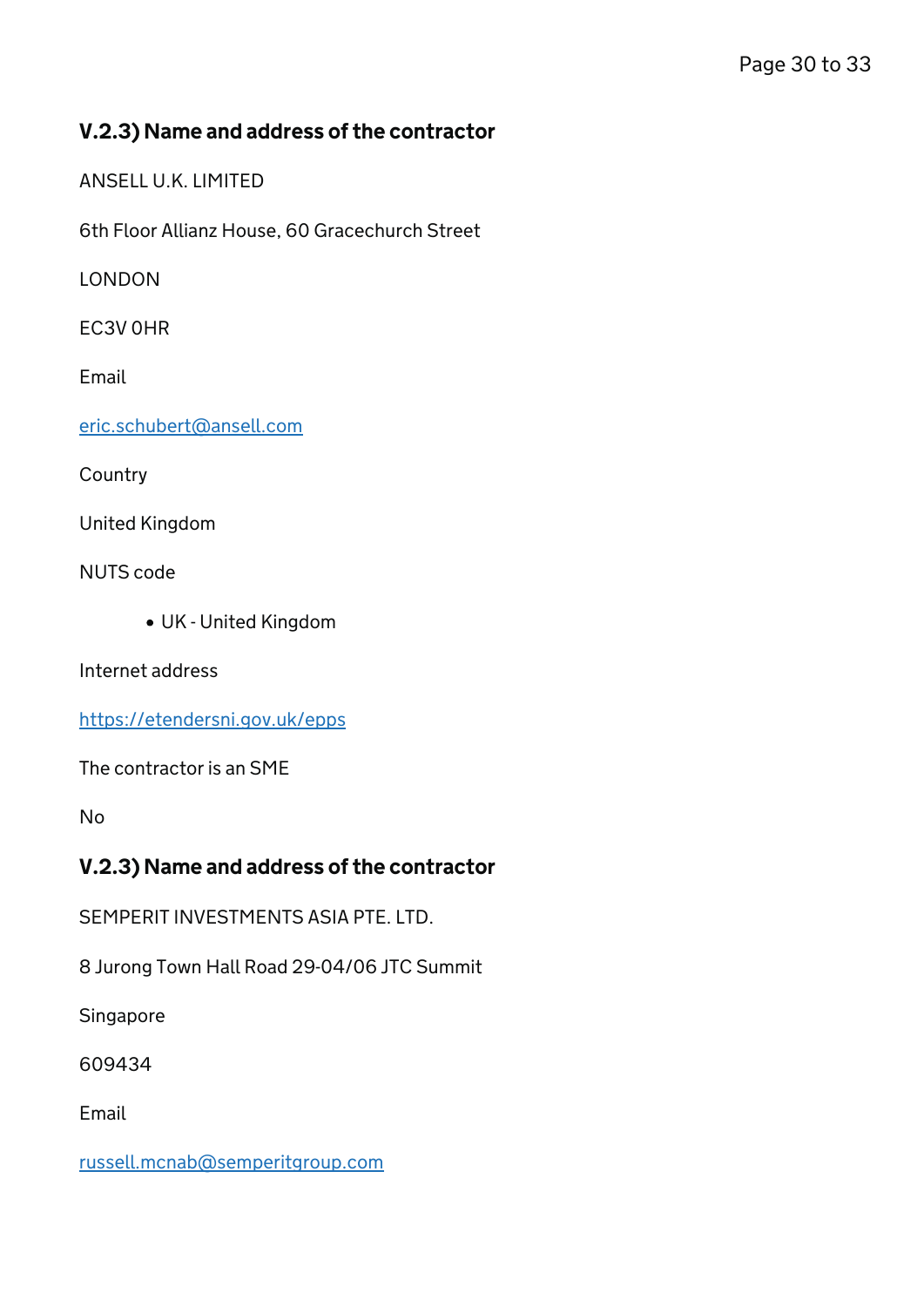**Country** 

Singapore

NUTS code

• SG - Singapore

Internet address

<https://etendersni.gov.uk/epps>

The contractor is an SME

Yes

### V.2.3) Name and address of the contractor

Fannin Limited

Unit 2 Heron View, Airport Road West

Belfast

BT3 9LN

Email

[ni.tenders@fannin.eu](mailto:ni.tenders@fannin.eu)

**Country** 

Ireland

NUTS code

• IE - Ireland

Internet address

<https://etendersni.gov.uk/epps>

The contractor is an SME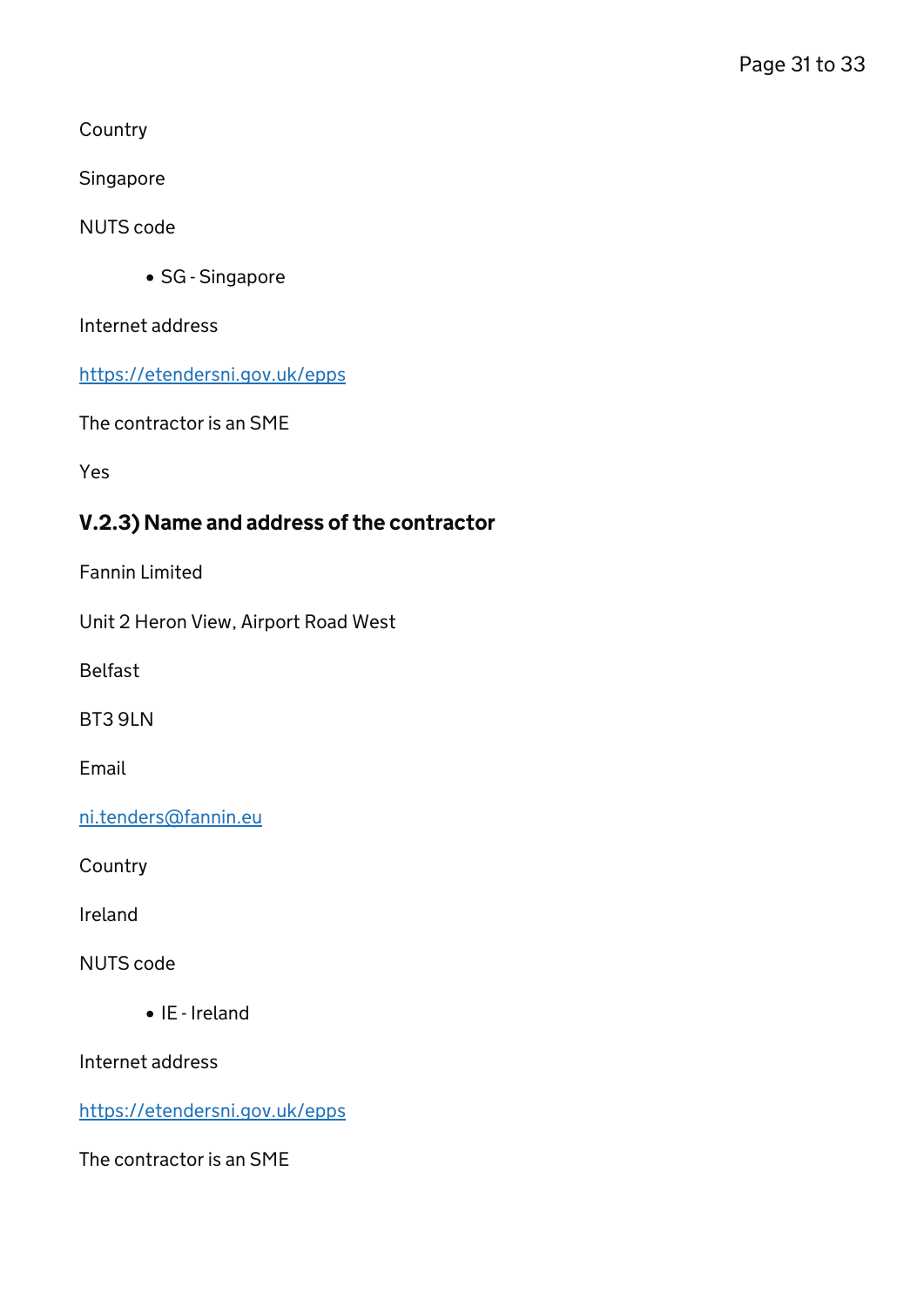Yes

### V.2.3) Name and address of the contractor

APC CARDIOVASCULAR LIMITED

75 School Lane

NORTHWICH

CW8 1PF

Email

[info@apccv.com](mailto:info@apccv.com)

**Country** 

United Kingdom

NUTS code

UK - United Kingdom

Internet address

<https://etendersni.gov.uk/epps>

The contractor is an SME

No

### V.2.4) Information on value of contract/lot (excluding VAT)

Initial estimated total value of the contract/lot: £52,500

Total value of the contract/lot: £52,500